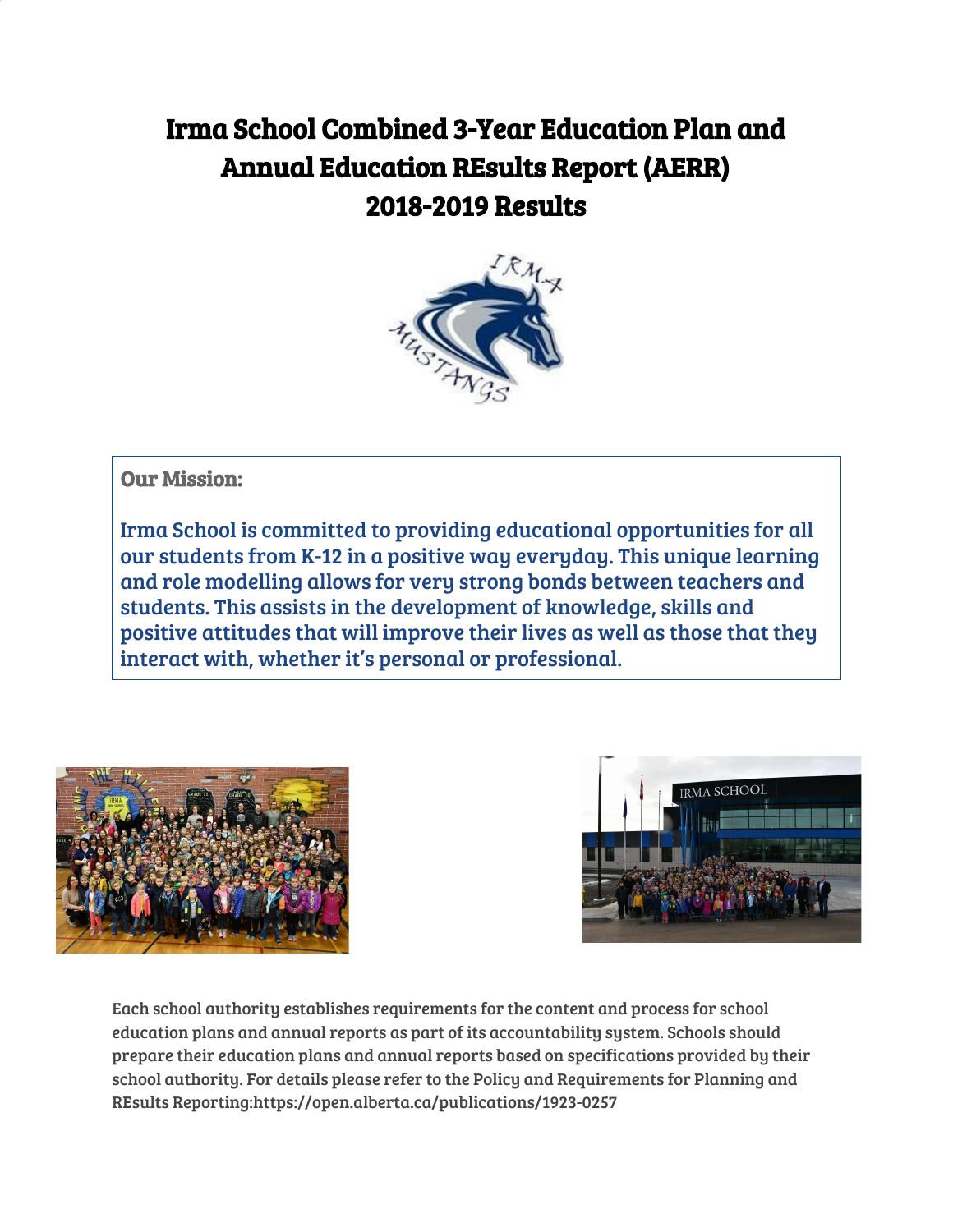# **Irma School Combined 3-Year Education Plan and Annual Education Results Report (AERR) for Public Schools**

| <b>Combined 2019 Accountability Pillar Overall Summary</b> |  |  |
|------------------------------------------------------------|--|--|
|------------------------------------------------------------|--|--|

|                                            |                                                        |                          | <b>Irma School</b>            |                                      |                          | Alberta                       |                                      |                    | <b>Measure Evaluation</b> |                  |
|--------------------------------------------|--------------------------------------------------------|--------------------------|-------------------------------|--------------------------------------|--------------------------|-------------------------------|--------------------------------------|--------------------|---------------------------|------------------|
| <b>Measure Category</b>                    | <b>Measure</b>                                         | Current<br><b>Result</b> | Prev<br>Year<br><b>Result</b> | Prev <sub>3</sub><br>Year<br>Average | Current<br><b>Result</b> | Prev<br>Year<br><b>Result</b> | Prev <sub>3</sub><br>Year<br>Average | <b>Achievement</b> | Improvement               | Overall          |
| Safe and Caring Schools                    | Safe and Caring                                        | 90.7                     | 91.8                          | 90.2                                 | 89.0                     | 89.0                          | 89.3                                 | Very High          | <b>Maintained</b>         | <b>Excellent</b> |
|                                            | Program of Studies                                     | 77.5                     | 77.8                          | 76.8                                 | 82.2                     | 81.8                          | 81.9                                 | Intermediate       | <b>Maintained</b>         | Acceptable       |
| <b>Student Learning</b>                    | <b>Education Quality</b>                               | 92.8                     | 92.8                          | 90.2                                 | 90.2                     | 90.0                          | 90.1                                 | Very High          | <b>Maintained</b>         | <b>Excellent</b> |
| Opportunities                              | Drop Out Rate                                          | 0.0                      | 2.9                           | 2.7                                  | 2.6                      | 2.3                           | 2.9                                  | Very High          | <b>Maintained</b>         | <b>Excellent</b> |
|                                            | <b>High School Completion Rate</b><br>$(3 \text{ yr})$ | 100.0                    | 100.0                         | 95.4                                 | 79.1                     | 78.0                          | 77.5                                 | Very High          | Maintained                | Excellent        |
| Student Learning                           | PAT: Acceptable                                        | 81.3                     | 80.8                          | 85.1                                 | 73.8                     | 73.6                          | 73.6                                 | High               | <b>Maintained</b>         | Good             |
| Achievement (Grades K-9)   PAT: Excellence |                                                        | 21.3                     | 23.2                          | 25.9                                 | 20.6                     | 19.9                          | 19.6                                 | High               | <b>Maintained</b>         | Good             |
|                                            | Diploma: Acceptable                                    | 88.6                     | 92.9                          | 90.5                                 | 83.6                     | 83.7                          | 83.1                                 | <b>Very High</b>   | <b>Maintained</b>         | <b>Excellent</b> |
| Student Learning                           | Diploma: Excellence                                    | 28.6                     | 9.5                           | 12.9                                 | 24.0                     | 24.2                          | 22.5                                 | <b>Very High</b>   | Improved                  | <b>Excellent</b> |
| Achievement (Grades 10-<br>12)             | Diploma Exam Participation<br>Rate (4+ Exams)          | 70.0                     | 66.7                          | 67.4                                 | 56.3                     | 55.7                          | 55.1                                 | Very High          | <b>Maintained</b>         | <b>Excellent</b> |
|                                            | Rutherford Scholarship<br><b>Eligibility Rate</b>      | 75.0                     | 100.0                         | 85.7                                 | 64.8                     | 63.4                          | 62.2                                 | <b>Very High</b>   | <b>Maintained</b>         | Excellent        |
| Preparation for Lifelong                   | Transition Rate (6 yr)                                 | 84.8                     | 83.1                          | 60.4                                 | 59.0                     | 58.7                          | 58.7                                 | Very High          | Improved                  | <b>Excellent</b> |
| Learning, World of Work,                   | Work Preparation                                       | 96.4                     | 90.4                          | 88.4                                 | 83.0                     | 82.4                          | 82.6                                 | Very High          | Improved                  | <b>Excellent</b> |
| Citizenship                                | Citizenship                                            | 87.3                     | 86.3                          | 85.7                                 | 82.9                     | 83.0                          | 83.5                                 | Very High          | <b>Maintained</b>         | <b>Excellent</b> |
| Parental Involvement                       | Parental Involvement                                   | 92.4                     | 91.4                          | 84.9                                 | 81.3                     | 81.2                          | 81.1                                 | Very High          | <b>Maintained</b>         | <b>Excellent</b> |
| Continuous Improvement                     | School Improvement                                     | 84.4                     | 88.4                          | 85.0                                 | 81.0                     | 80.3                          | 81.0                                 | <b>Very High</b>   | <b>Maintained</b>         | <b>Excellent</b> |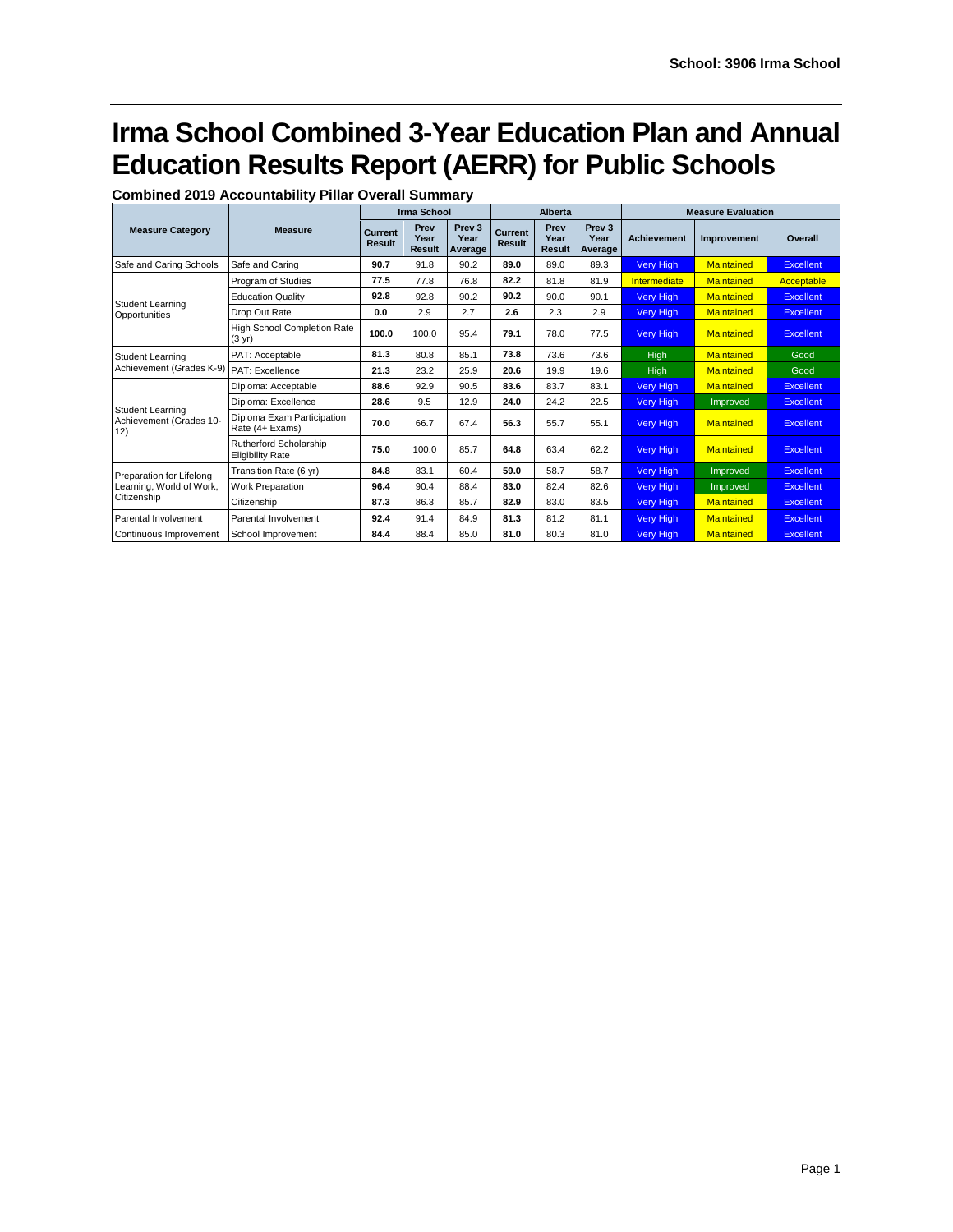# **Outcome One: Alberta's students are successful**

| <b>Performance Measure</b>                                                                                                                                             | <b>Results (in percentages)</b> |  |                              |  |  | <b>Target</b> | <b>Evaluation</b>                              | <b>Targets</b> |      |    |      |    |
|------------------------------------------------------------------------------------------------------------------------------------------------------------------------|---------------------------------|--|------------------------------|--|--|---------------|------------------------------------------------|----------------|------|----|------|----|
|                                                                                                                                                                        |                                 |  | 2015  2016  2017  2018  2019 |  |  | 2019          | Achievement Improvement Overall 2020 2021 2022 |                |      |    |      |    |
| Overall percentage of students in<br>Grades 6 and 9 who achieved the<br>acceptable standard on Provincial<br>Achievement Tests (overall cohort<br>results).            |                                 |  | 93.2 90.2 84.2 80.8 81.3     |  |  |               | High                                           | Maintained     | Good | 83 | 83.5 | 84 |
| Overall percentage of students in<br>Grades 6 and 9 who achieved the<br>standard of excellence on<br><b>IProvincial Achievement Tests</b><br>(overall cohort results). |                                 |  | 22.7 29.3 25.0 23.2 21.3     |  |  |               | <b>High</b>                                    | Maintained     | Good | 22 | 22.5 | 23 |

# **Comment on Results**

These results are consistent with the achievement we have seen here at the school.

# **Strategies**

We will continue to provide high quality differentiated instruction and attempt to meet the learning needs of students as they present. Our focus on literacy and now numeracy interventions will allow us to further ensure students are achieving at acceptable levels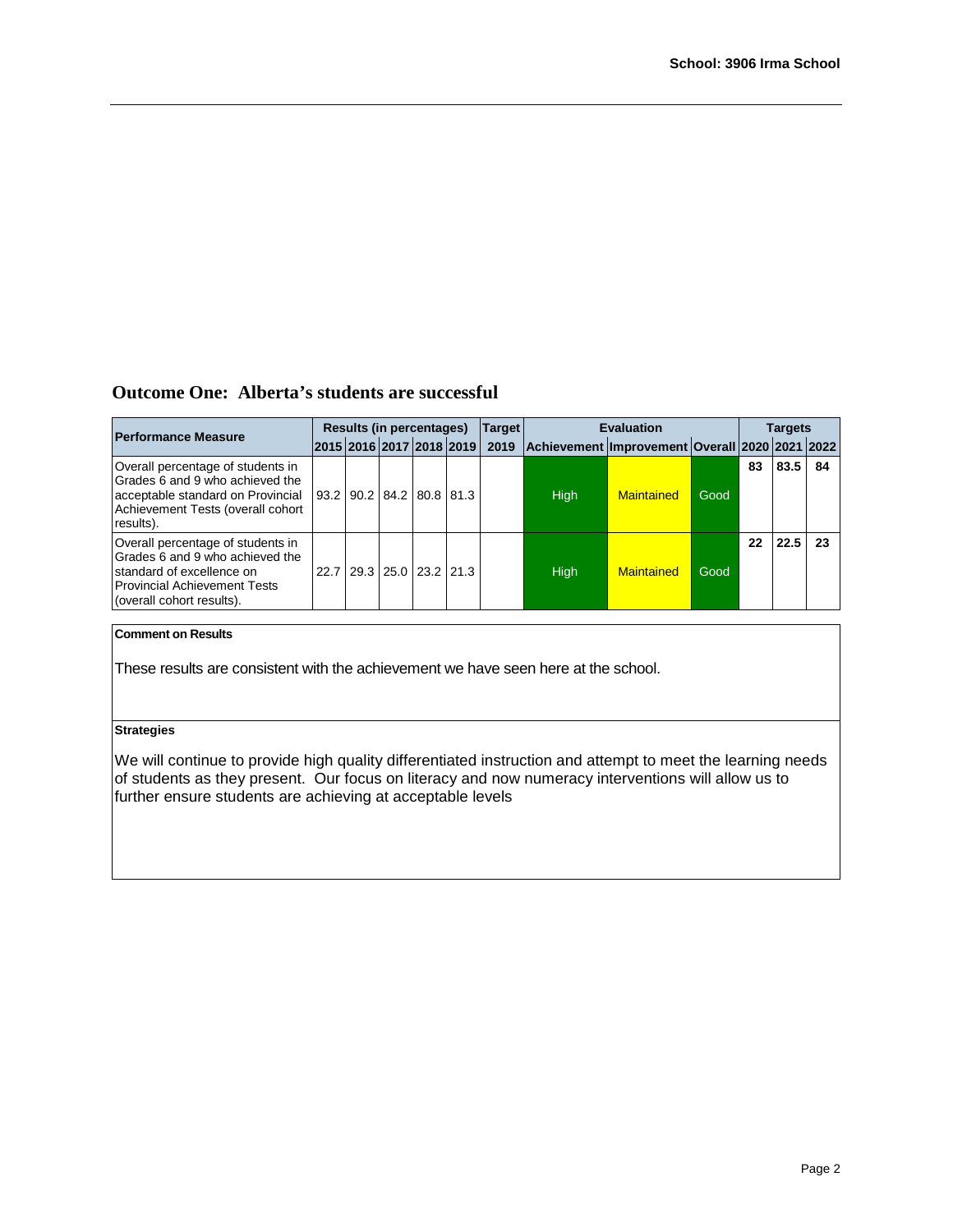# *Outcome One: Alberta's students are successful (continued)*

| <b>Performance Measure</b>                                                                                                 | <b>Results (in percentages)</b> |  |           |     |                          | <b>Target</b> | <b>Evaluation</b> |                         |                  |                | Targets |    |  |
|----------------------------------------------------------------------------------------------------------------------------|---------------------------------|--|-----------|-----|--------------------------|---------------|-------------------|-------------------------|------------------|----------------|---------|----|--|
|                                                                                                                            |                                 |  |           |     | 2015 2016 2017 2018 2019 | 2019          |                   | Achievement Improvement | <b>Overall</b>   | 2020 2021 2022 |         |    |  |
| Overall percentage of students<br>who achieved the acceptable<br>standard on diploma<br>examinations (overall results).    |                                 |  |           |     | 80.0 81.4 97.2 92.9 88.6 |               | <b>Very High</b>  | <b>Maintained</b>       | Excellent        | 89             | 89      | 89 |  |
| Overall percentage of students<br>who achieved the standard of<br>excellence on diploma<br>examinations (overall results). | 9.3                             |  | 15.3 13.9 | 9.5 | 28.6                     |               | <b>Very High</b>  | Improved                | <b>Excellent</b> | 16             | 16.5    |    |  |

| <b>Performance Measure</b>                                                                                                          | <b>Results (in percentages)</b> |                |           |                                    |      | <b>Target</b> | <b>Evaluation</b> |                         | <b>Targets</b>   |                |      |     |
|-------------------------------------------------------------------------------------------------------------------------------------|---------------------------------|----------------|-----------|------------------------------------|------|---------------|-------------------|-------------------------|------------------|----------------|------|-----|
|                                                                                                                                     |                                 |                |           | 2014 2015 2016 2017                | 2018 | 2019          |                   | Achievement Improvement | <b>Overall</b>   | 2020 2021 2022 |      |     |
| High School Completion Rate -<br>Percentage of students who<br>completed high school within<br>three years of entering Grade<br>10. |                                 |                |           | 97.5   97.3   88.8   100.0   100.0 |      |               | <b>Very High</b>  | <b>Maintained</b>       | Excellent        | 100            | 100  | 100 |
| Percentage of students writing<br>four or more diploma exams<br>within three years of entering<br>Grade 10.                         | 58.5                            |                | 73.0 62.7 | 66.7                               | 70.0 |               | <b>Very High</b>  | <b>Maintained</b>       | <b>Excellent</b> | 68             | 68.5 | 69  |
| Drop Out Rate - annual dropout<br>rate of students aged 14 to 18                                                                    | 1.8                             | 5.3            | 0.0       | 2.9                                | 0.0  |               | <b>Very High</b>  | <b>Maintained</b>       | Excellent        | 0              | l0   |     |
| High school to post-secondary<br>transition rate of students within<br>six years of entering Grade 10.                              |                                 | 82.9 52.4 45.6 |           | 83.1                               | 84.8 |               | <b>Very High</b>  | Improved                | <b>Excellent</b> | 62             | 63   | 64  |
| Percentage of Grade 12<br>students eligible for a<br>Rutherford Scholarship.                                                        | n/a                             | $\star$        |           | 71.4 100.0                         | 75.0 |               | <b>Very High</b>  | <b>Maintained</b>       | Excellent        | 75             | 76   | 77  |

# **Comment on Results**

We have working at having all students learn to their potential. By providing differentiated instruction and tailoring their academic direction to their transition plans following Irma School we have been relatively successful in making sure our students get the education they need.

# **Strategies**

Continue to offer a well-rounded program that provides opportunities for all students to learn to their potential and prepare them to transition to their futures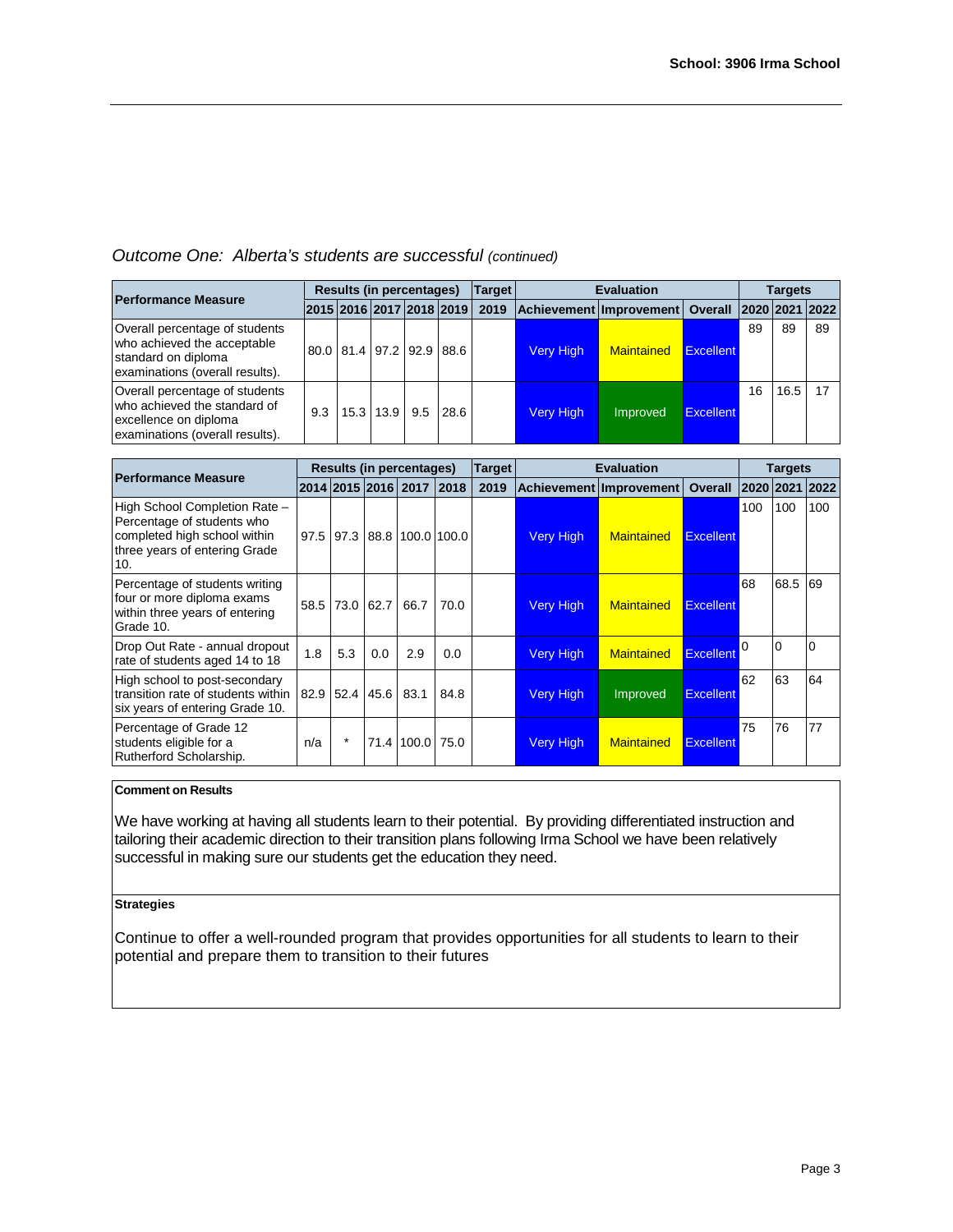*Outcome One: Alberta's students are successful (continued)*

| <b>Performance Measure</b>                                                                                                                 | Results (in percentages) |  |  |                          |  | <b>Target</b> | <b>Evaluation</b> |                                                                                                | <b>Targets</b> |    |      |     |
|--------------------------------------------------------------------------------------------------------------------------------------------|--------------------------|--|--|--------------------------|--|---------------|-------------------|------------------------------------------------------------------------------------------------|----------------|----|------|-----|
|                                                                                                                                            |                          |  |  |                          |  |               |                   | 2015  2016  2017  2018  2019   2019   Achievement   Improvement   Overall   2020   2021   2022 |                |    |      |     |
| Percentage of teachers, parents<br>land students who are satisfied<br>that students model the<br>characteristics of active<br>citizenship. |                          |  |  | 84.9 80.1 90.8 86.3 87.3 |  |               | <b>Very High</b>  | <b>Maintained</b>                                                                              | Excellent      | 88 | 88.5 | -89 |

### **Comment on Results**

Stakeholders are well aware of the high expectations for the students at Irma School. Our entire school community works towards the setting and meeting of high expectations especially as it relates to being a positive and productive citizen.

### **Strategies**

Ensure that all stakeholders are continually aware of the expectations for each member of our school community.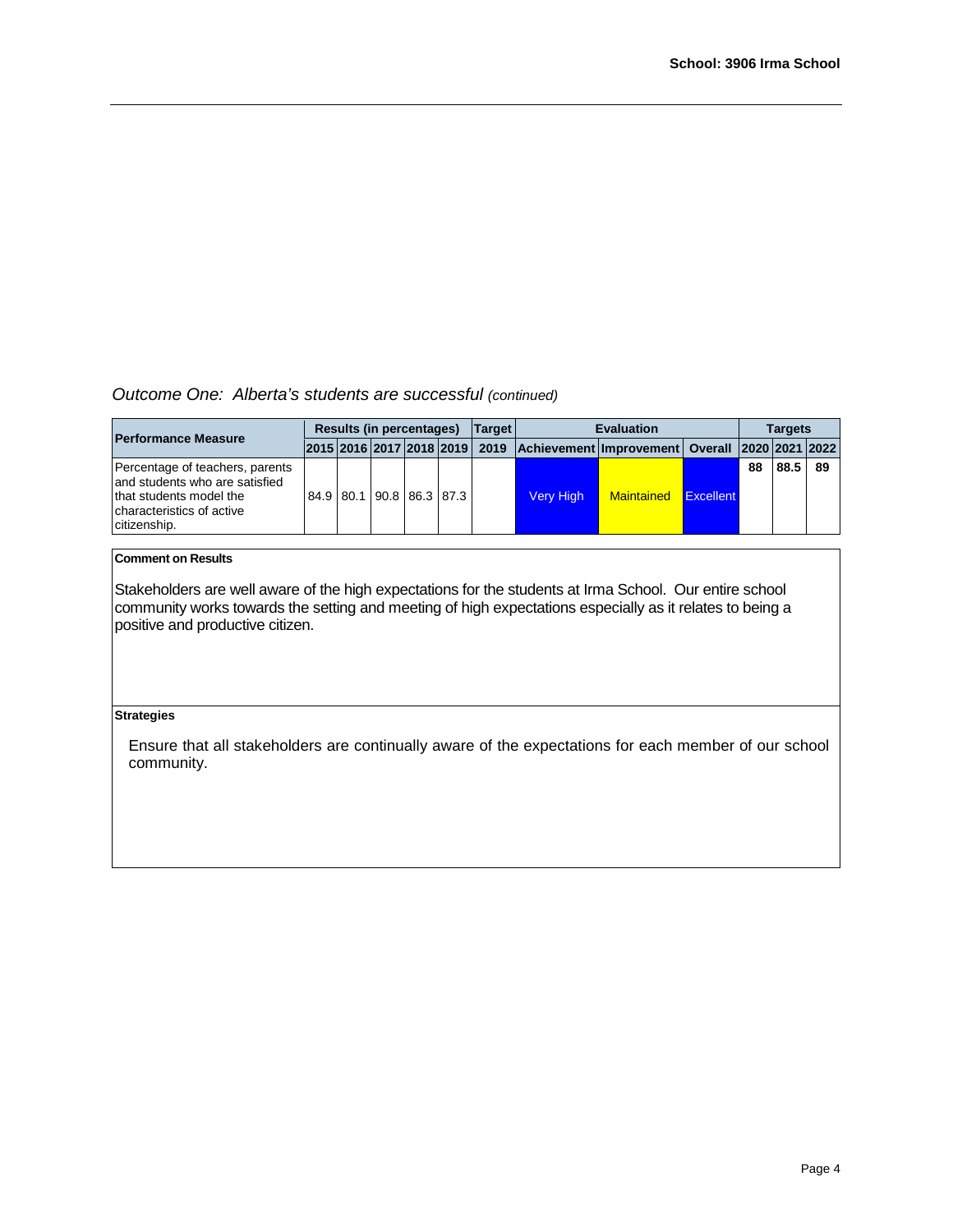# **Outcome Two: First Nations, Métis, and Inuit students in Alberta are successful**

**(Results and evaluations for First Nations, Métis and Inuit measures are required for Public/Separate/Francophone schools only)**

[No Data for Overall FNMI Results only two self-identified FNMI students]

**Comment on Results**

Our FNMI students are enshrined in our student body and receive the same levels of expectations and high quality education that students of Irma School deserve.

**Strategies**

*Outcome Two: First Nations, Métis, and Inuit students in Alberta are successful (continued)*

[No Data for Overall FNMI Results]

**Comment on Results** *(an assessment of progress toward achieving the target)* **Strategies**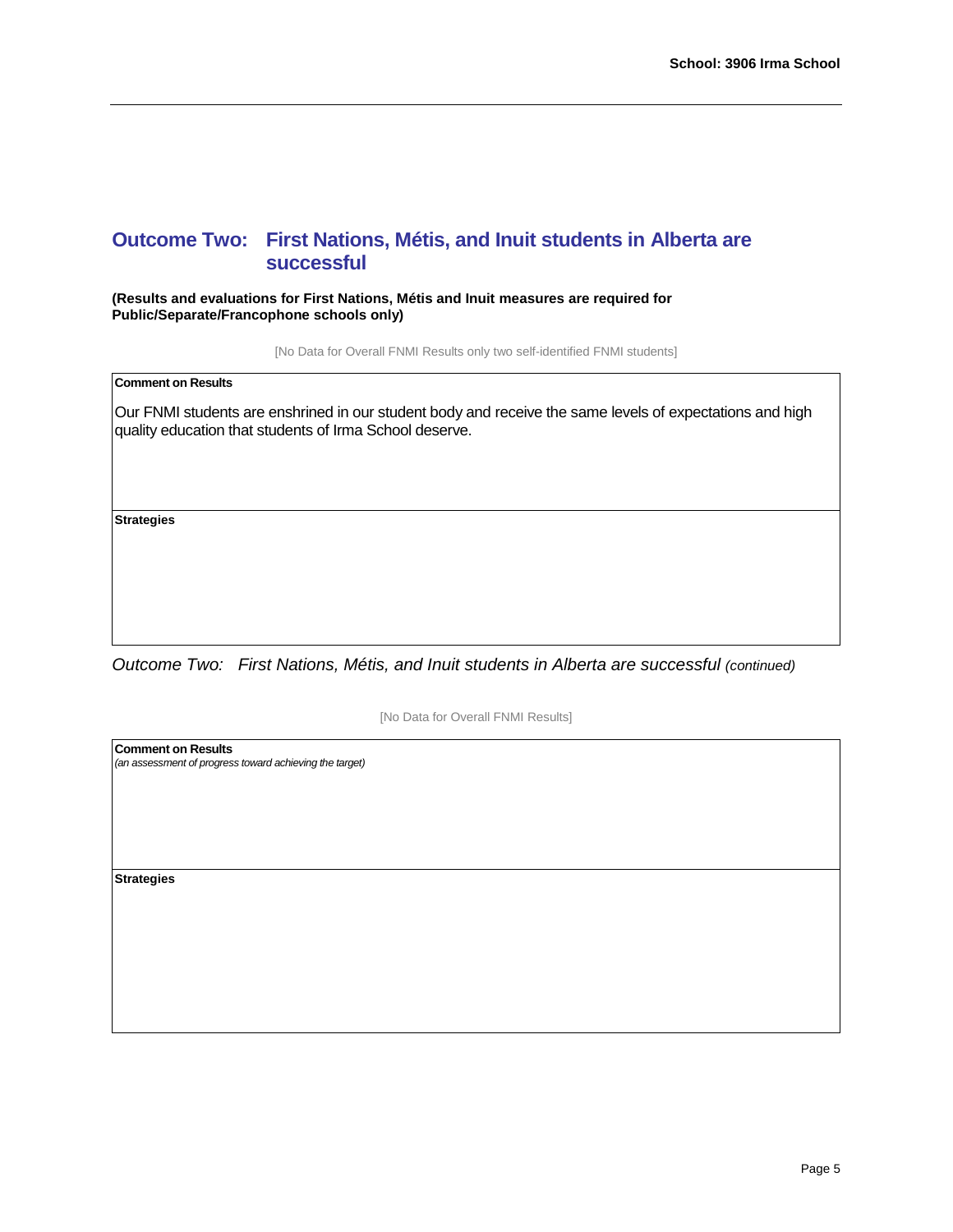# **Outcome Three: Alberta has excellent teachers, school leaders, and school authority leaders**

| <b>Performance Measure</b>                                                                                                                                                                                                      | <b>Results (in percentages)</b> |  |                          |  |  | Target                        |                           |                         | <b>Targets</b>    |    |    |                |
|---------------------------------------------------------------------------------------------------------------------------------------------------------------------------------------------------------------------------------|---------------------------------|--|--------------------------|--|--|-------------------------------|---------------------------|-------------------------|-------------------|----|----|----------------|
|                                                                                                                                                                                                                                 |                                 |  |                          |  |  | 2015 2016 2017 2018 2019 2019 |                           | Achievement Improvement | <b>Overall</b>    |    |    | 2020 2021 2022 |
| Percentage of teachers,<br>parents and students satisfied<br>with the opportunity for<br>students to receive a broad<br>program of studies including<br>fine arts, career, technology,<br>and health and physical<br>education. |                                 |  | 75.1 77.4 75.2 77.8 77.5 |  |  |                               | Intermediate   Maintained |                         | <b>Acceptable</b> | 78 | 79 | 80             |

# **Comment on Results**

This is an area that will require us to offer second language instruction in order to improve this result.

# **Strategies**

We are currently looking at ways to include second language learning to enhance our student's ability to speak another language.

# **Outcome Four: Alberta's education system is well governed and managed**

| <b>Performance Measure</b>                                                                                                                                                                                                                                             | <b>Results (in percentages)</b> |                          |           |      |      | <b>Target</b> | <b>Evaluation</b>              |                   |                  |    | <b>Targets</b> |      |  |
|------------------------------------------------------------------------------------------------------------------------------------------------------------------------------------------------------------------------------------------------------------------------|---------------------------------|--------------------------|-----------|------|------|---------------|--------------------------------|-------------------|------------------|----|----------------|------|--|
|                                                                                                                                                                                                                                                                        |                                 | 2015 2016 2017 2018 2019 |           |      |      | 2019          | <b>Achievement Improvement</b> | <b>Overall</b>    | 2020 2021 2022   |    |                |      |  |
| Percentage of teacher, parent<br>and student agreement that:<br>students are safe at school, are<br>learning the importance of caring<br>for others, are learning respect<br>for others and are treated fairly in<br>school.                                           |                                 | 92.7 83.6 95.3 91.8      |           |      | 90.7 |               | <b>Very High</b>               | <b>Maintained</b> | Excellent        | 91 | 91             | 91   |  |
| Percentage of teachers, parents<br>and students satisfied with the<br>overall quality of basic education.                                                                                                                                                              | 92.3                            | 84.8                     | 92.9      | 92.8 | 92.8 |               | <b>Very High</b>               | <b>Maintained</b> | <b>Excellent</b> | 93 | 93             | 93   |  |
| Percentage of teachers and<br>parents who agree that students<br>are taught attitudes and<br>behaviours that will make them<br>successful at work when they<br>finish school.                                                                                          |                                 | 90.9 81.0 93.8 90.4      |           |      | 96.4 |               | <b>Very High</b>               | Improved          | <b>Excellent</b> | 92 | 92.5           | 92.5 |  |
| Percentage of teacher and parent<br>satisfaction that students<br>demonstrate the knowledge,<br>skills and attitudes necessary for<br>lifelong learning. (This measure is<br>required for charter and private<br>school authorities that do not<br>have grades 10-12.) |                                 | 85.7 69.2 90.3 82.0      |           |      | 90.4 |               | n/a                            | n/a               | n/a              | 90 | 90.5           | 91   |  |
| Percentage of teachers and<br>parents satisfied with parental<br>involvement in decisions about<br>their child's education.                                                                                                                                            | 86.1                            |                          | 78.0 85.4 | 91.4 | 92.4 |               | <b>Very High</b>               | <b>Maintained</b> | <b>Excellent</b> | 91 | 91.5           | 91.5 |  |
| Percentage of teachers, parents<br>and students indicating that their<br>school and schools in their<br>jurisdiction have improved or<br>stayed the same the last three<br>years.                                                                                      | 85.0                            | 81.0 85.6 88.4           |           |      | 84.4 |               | <b>Very High</b>               | <b>Maintained</b> | <b>Excellent</b> | 84 | 84.5           | 84.5 |  |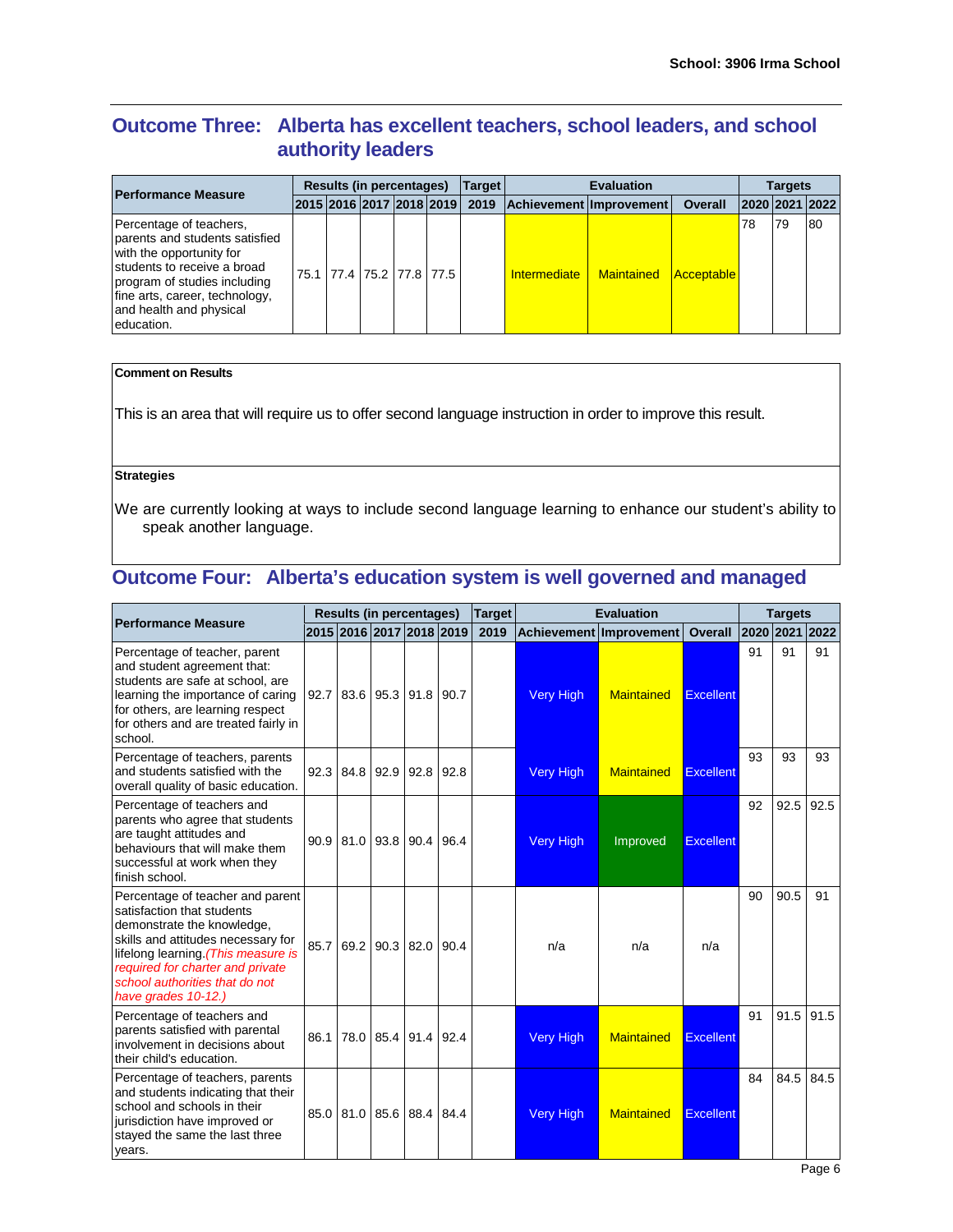# **Comment on Results**

Irma School is at the high end of these results for both the division and the province. This is a reflection of the positive attitude all stakeholder take towards education within our school community.

### **Strategies**

Irma School will continue to work towards meeting learners where they are at and taking them where they would like to go.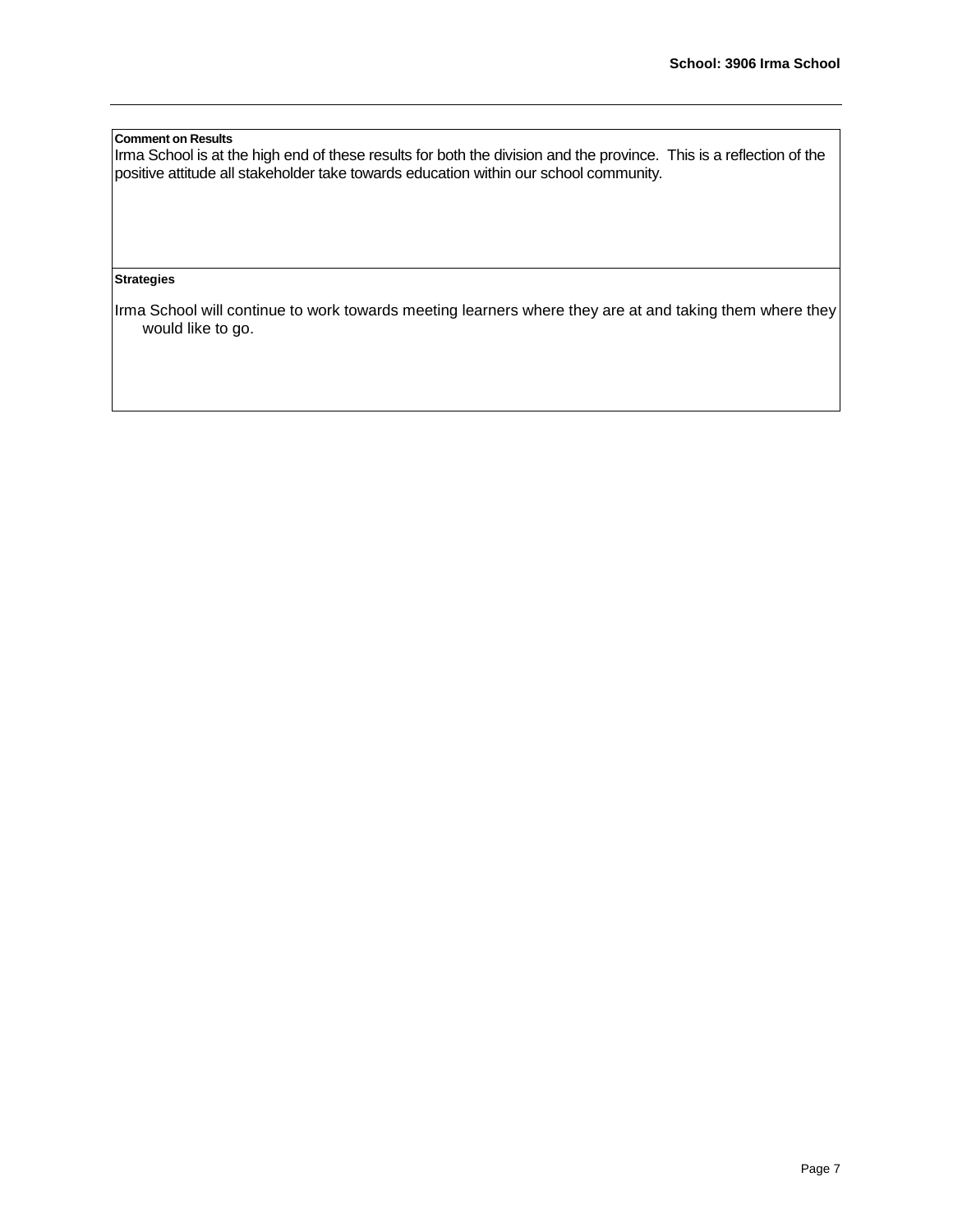# **APPENDIX – Measure Details (OPTIONAL)**

The following pages include tables and graphs that provide detailed data for the performance measures. Schools may include these under each measure/outcome to provide context and help in interpreting the results.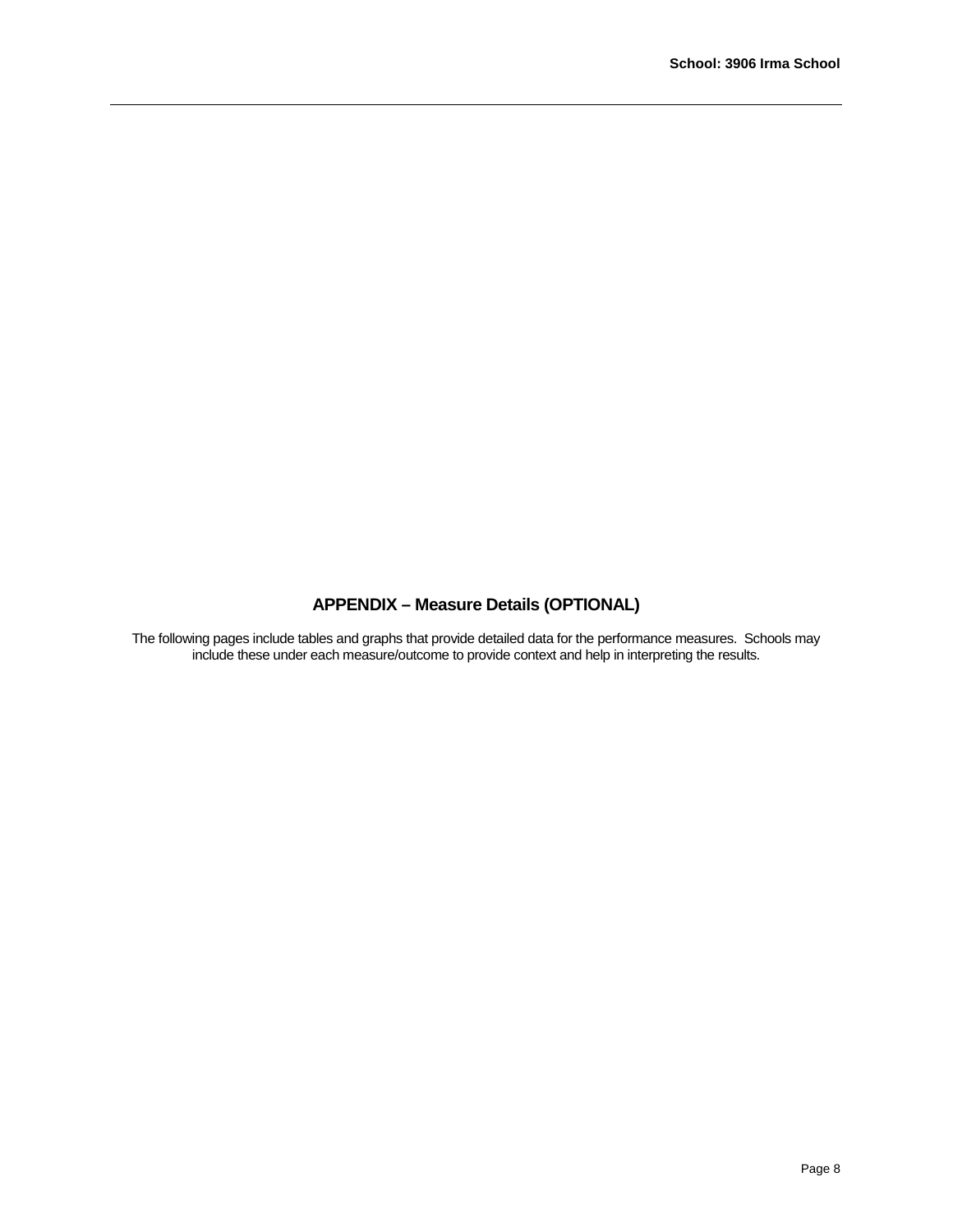٦

| Diploma Exam Course by Course Results by Students Whing. |           | <b>Results (in percentages)</b> |         |         |         |         |         |         | <b>Target</b> |         |         |      |   |
|----------------------------------------------------------|-----------|---------------------------------|---------|---------|---------|---------|---------|---------|---------------|---------|---------|------|---|
|                                                          |           | 2015                            |         |         | 2016    | 2017    |         | 2018    |               | 2019    |         | 2019 |   |
|                                                          |           | Α                               | Е       | Α       | Е       | A       | Е       | A       | Е             | Α       | Е       | A    | Е |
|                                                          | School    | 100.0                           | 0.0     | 75.0    | 12.5    | 100.0   | 0.0     | 100.0   | 0.0           | $\star$ | $\star$ |      |   |
| English Lang Arts 30-1                                   | Authority | 87.6                            | 7.8     | 82.7    | 4.0     | 84.6    | 4.0     | 88.4    | 5.2           | 87.8    | 6.8     |      |   |
|                                                          | Province  | 86.5                            | 11.4    | 86.8    | 10.7    | 86.5    | 11.7    | 87.5    | 13.2          | 86.8    | 12.3    |      |   |
|                                                          | School    | $\star$                         | $\star$ | 90.9    | 9.1     | $\star$ | $\star$ | $\star$ | $\star$       | $\star$ | $\star$ |      |   |
| English Lang Arts 30-2                                   | Authority | 89.2                            | 7.0     | 92.9    | 10.6    | 90.5    | 10.3    | 93.5    | 13.0          | 88.7    | 13.2    |      |   |
|                                                          | Province  | 88.6                            | 11.2    | 89.1    | 12.3    | 89.5    | 11.4    | 88.0    | 13.1          | 87.1    | 12.1    |      |   |
|                                                          | School    | 45.5                            | 9.1     | 70.0    | 30.0    | $\star$ | $\star$ | n/a     | n/a           | 100.0   | 50.0    |      |   |
| Mathematics 30-1                                         | Authority | 76.2                            | 22.6    | 68.5    | 17.8    | 64.6    | 24.6    | 77.9    | 22.1          | 71.2    | 26.0    |      |   |
|                                                          | Province  | 76.1                            | 31.6    | 70.7    | 25.9    | 73.1    | 30.7    | 77.8    | 35.3          | 77.8    | 35.1    |      |   |
|                                                          | School    | 33.3                            | 0.0     | n/a     | n/a     | n/a     | n/a     | n/a     | n/a           | n/a     | n/a     |      |   |
| Mathematics 30-2                                         | Authority | 70.4                            | 20.9    | 75.2    | 18.1    | 68.7    | 19.1    | 73.7    | 19.3          | 76.1    | 14.7    |      |   |
|                                                          | Province  | 73.9                            | 15.5    | 75.4    | 16.8    | 74.7    | 15.9    | 74.2    | 16.4          | 76.5    | 16.8    |      |   |
|                                                          | School    | 83.3                            | 0.0     | $\star$ | $\star$ | 100.0   | 0.0     | $\star$ | $\star$       | $\star$ | $\star$ |      |   |
| Social Studies 30-1                                      | Authority | 84.8                            | 10.9    | 79.0    | 3.8     | 84.6    | 4.8     | 91.9    | 14.1          | 89.8    | 12.5    |      |   |
|                                                          | Province  | 87.1                            | 16.2    | 84.9    | 14.3    | 86.0    | 14.8    | 86.2    | 17.7          | 86.6    | 17.0    |      |   |
|                                                          | School    | 100.0                           | 20.0    | 87.5    | 12.5    | $\star$ | $\star$ | $\star$ | $\star$       | 100.0   | 30.0    |      |   |
| Social Studies 30-2                                      | Authority | 87.3                            | 17.1    | 92.0    | 17.2    | 86.3    | 13.7    | 79.3    | 11.6          | 81.6    | 17.1    |      |   |
|                                                          | Province  | 81.3                            | 12.5    | 81.1    | 13.1    | 80.6    | 12.6    | 78.8    | 12.2          | 77.8    | 12.2    |      |   |
|                                                          | School    | 100.0                           | 14.3    | $\star$ | $\star$ | 83.3    | 33.3    | 100.0   | 12.5          | n/a     | n/a     |      |   |
| Biology 30                                               | Authority | 84.7                            | 26.0    | 86.0    | 17.4    | 79.3    | 18.5    | 87.3    | 24.7          | 74.8    | 21.3    |      |   |
|                                                          | Province  | 85.8                            | 33.0    | 85.1    | 32.4    | 84.2    | 32.3    | 86.6    | 36.6          | 83.9    | 35.5    |      |   |
|                                                          | School    | 78.9                            | 10.5    | n/a     | n/a     | $\star$ | $\star$ | 85.7    | 14.3          | 60.0    | 20.0    |      |   |
| Chemistry 30                                             | Authority | 69.1                            | 11.7    | 77.4    | 15.5    | 75.5    | 23.9    | 65.7    | 20.2          | 73.1    | 26.1    |      |   |
|                                                          | Province  | 82.1                            | 34.2    | 81.5    | 34.5    | 83.1    | 38.6    | 83.6    | 38.3          | 85.7    | 42.5    |      |   |
|                                                          | School    | n/a                             | n/a     | n/a     | n/a     | n/a     | n/a     | 71.4    | 0.0           | n/a     | n/a     |      |   |
| Physics 30                                               | Authority | 72.3                            | 10.8    | 77.3    | 15.9    | 86.8    | 18.4    | 73.2    | 14.3          | 73.9    | 26.1    |      |   |
|                                                          | Province  | 83.9                            | 35.8    | 85.8    | 39.8    | 85.7    | 41.8    | 86.2    | 43.6          | 87.5    | 43.5    |      |   |
|                                                          | School    | n/a                             | n/a     | 83.3    | 33.3    | n/a     | n/a     | n/a     | n/a           | n/a     | n/a     |      |   |
| Science 30                                               | Authority | 87.2                            | 23.1    | 87.1    | 30.6    | 98.4    | 29.5    | 87.1    | 27.4          | 87.7    | 28.1    |      |   |
|                                                          | Province  | 83.9                            | 26.6    | 84.4    | 27.6    | 84.9    | 28.4    | 85.4    | 31.5          | 85.7    | 31.2    |      |   |

# **Diploma Examination Results – Measure Details**

Diploma Exam Course by Course Results by Students Writing.

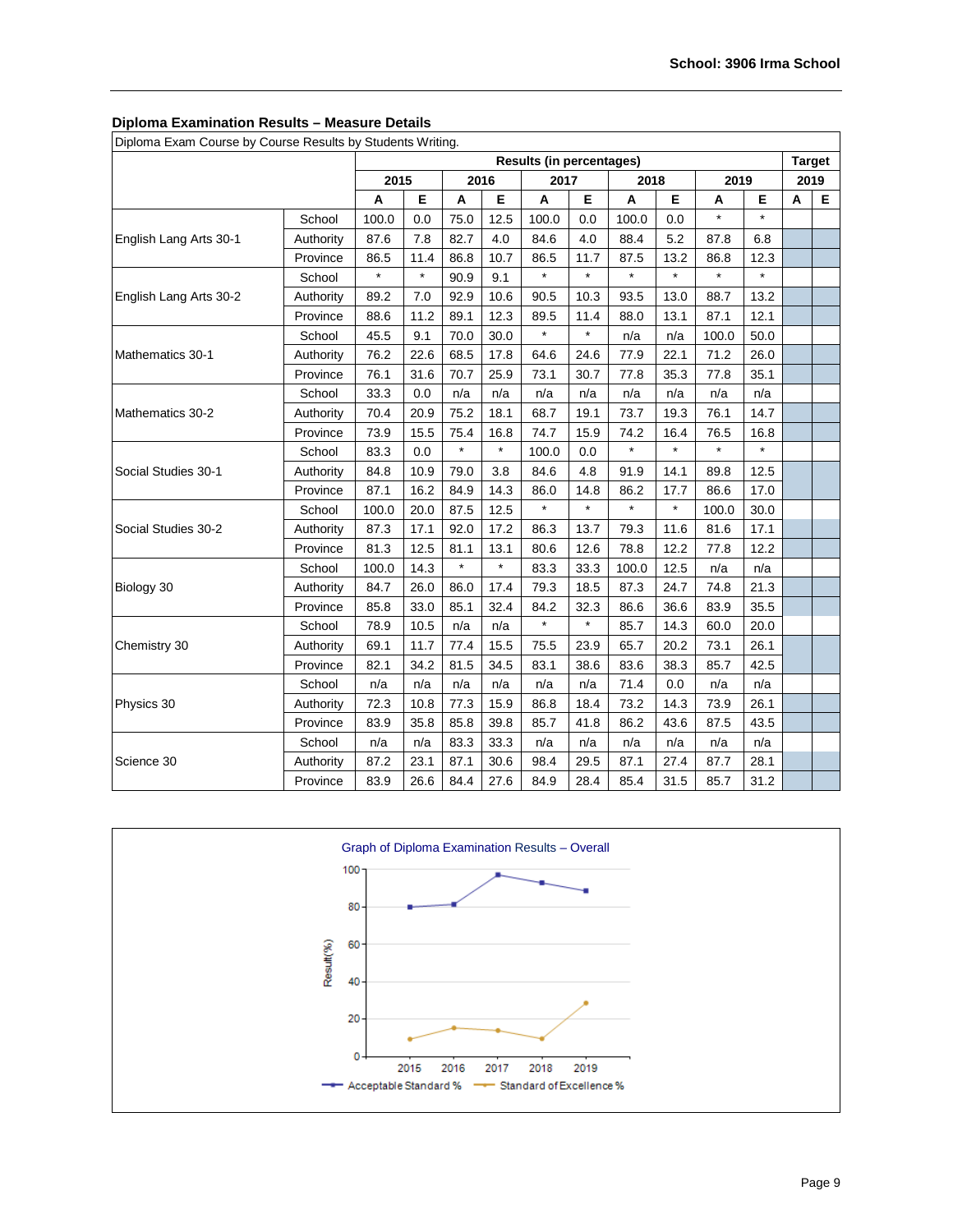



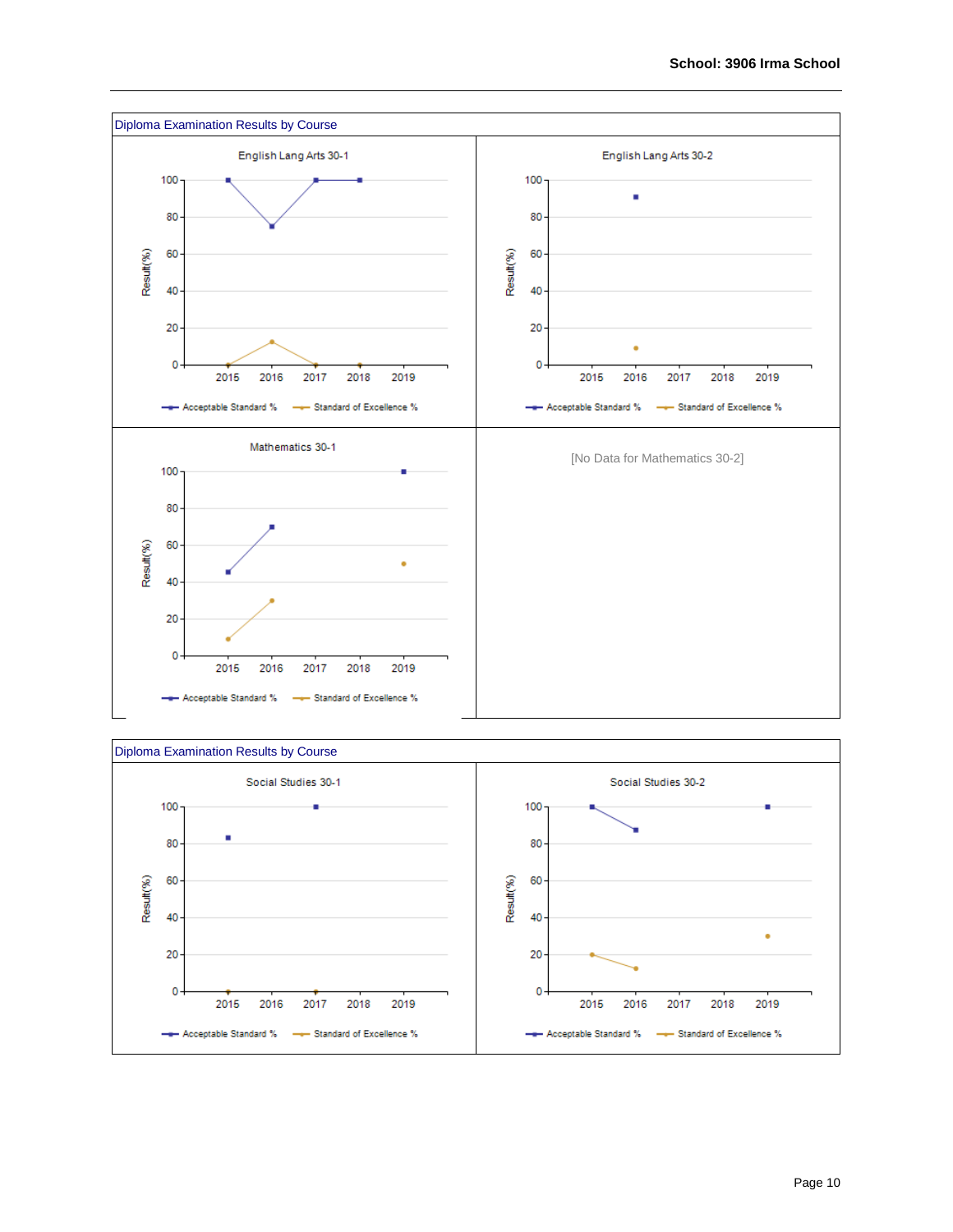

Diploma Examination Results Course By Course Summary With Measure Evaluation

|                        |                               | Irma School      |                   |              |              |          |                |                     |        | Alberta |                     |      |  |
|------------------------|-------------------------------|------------------|-------------------|--------------|--------------|----------|----------------|---------------------|--------|---------|---------------------|------|--|
|                        |                               | Achievement      | Improvement       | Overall      |              | 2019     |                | Prev 3 Year Average | 2019   |         | Prev 3 Year Average |      |  |
| Course                 | Measure                       |                  |                   |              | $\mathsf{N}$ | %        | N              | %                   | N      | %       | N                   | %    |  |
|                        | Acceptable Standard           | $^\star$         | $\star$           | $\star$      | 3            | $\star$  | $\overline{7}$ | 91.7                | 29,832 | 86.8    | 30,091              | 86.9 |  |
| English Lang Arts 30-1 | <b>Standard of Excellence</b> | $^\star$         | $\star$           | $\star$      | 3            | $\star$  | 7              | 4.2                 | 29,832 | 12.3    | 30.091              | 11.9 |  |
| English Lang Arts 30-2 | Acceptable Standard           | $\star$          | $\star$           | $\star$      | 5            | $\star$  | 11             | 90.9                | 16,640 | 87.1    | 16,563              | 88.9 |  |
|                        | <b>Standard of Excellence</b> | $\star$          | $\star$           | $\star$      | 5            | $\star$  | 11             | 9.1                 | 16,640 | 12.1    | 16,563              | 12.3 |  |
| French Lang Arts 30-1  | Acceptable Standard           | n/a              | n/a               | n/a          | n/a          | n/a      | n/a            | n/a                 | 1.215  | 91.5    | 1.296               | 94.1 |  |
|                        | Standard of Excellence        | n/a              | n/a               | n/a          | n/a          | n/a      | n/a            | n/a                 | 1,215  | 10.1    | 1,296               | 9.7  |  |
| Français 30-1          | Acceptable Standard           | n/a              | n/a               | n/a          | n/a          | n/a      | n/a            | n/a                 | 139    | 98.6    | 154                 | 98.3 |  |
|                        | Standard of Excellence        | n/a              | n/a               | n/a          | n/a          | n/a      | n/a            | n/a                 | 139    | 29.5    | 154                 | 20.6 |  |
| Mathematics 30-1       | Acceptable Standard           | n/a              | n/a               | n/a          | 6            | 100.0    | 10             | 70.0                | 19,389 | 77.8    | 20,337              | 73.9 |  |
|                        | <b>Standard of Excellence</b> | n/a              | n/a               | n/a          | 6            | 50.0     | 10             | 30.0                | 19,389 | 35.1    | 20,337              | 30.6 |  |
| Mathematics 30-2       | Acceptable Standard           | n/a              | n/a               | n/a          | n/a          | n/a      | n/a            | n/a                 | 14.465 | 76.5    | 14.107              | 74.8 |  |
|                        | Standard of Excellence        | n/a              | n/a               | n/a          | n/a          | n/a      | n/a            | n/a                 | 14.465 | 16.8    | 14,107              | 16.4 |  |
| Social Studies 30-1    | Acceptable Standard           | $^\star$         | $\star$           | $\star$      | $\mathbf{1}$ | $^\star$ | 8              | 100.0               | 21.610 | 86.6    | 22.179              | 85.7 |  |
|                        | <b>Standard of Excellence</b> | $\star$          | $\star$           | $\star$      |              | $\star$  | 8              | 0.0                 | 21.610 | 17.0    | 22.179              | 15.6 |  |
| Social Studies 30-2    | Acceptable Standard           | <b>Very High</b> | Improved          | Excellent    | 10           | 100.0    | 16             | 87.5                | 20,758 | 77.8    | 20,078              | 80.2 |  |
|                        | <b>Standard of Excellence</b> | <b>Very High</b> | Improved          | Excellent    | 10           | 30.0     | 16             | 12.5                | 20.758 | 12.2    | 20.078              | 12.6 |  |
| Biology 30             | Acceptable Standard           | n/a              | n/a               | n/a          | n/a          | n/a      | $\overline{7}$ | 91.7                | 22.442 | 83.9    | 22,853              | 85.3 |  |
|                        | <b>Standard of Excellence</b> | n/a              | n/a               | n/a          | n/a          | n/a      | $\overline{7}$ | 22.9                | 22,442 | 35.5    | 22,853              | 33.8 |  |
| Chemistry 30           | Acceptable Standard           | Low              | <b>Declined</b>   | <b>Issue</b> | 10           | 60.0     | $\overline{7}$ | 85.7                | 18,525 | 85.7    | 18,929              | 82.7 |  |
|                        | Standard of Excellence        | Low              | <b>Maintained</b> | <b>Issue</b> | 10           | 20.0     | $\overline{7}$ | 14.3                | 18,525 | 42.5    | 18,929              | 37.2 |  |
| Physics 30             | Acceptable Standard           | n/a              | n/a               | n/a          | n/a          | n/a      | 7              | 71.4                | 9,247  | 87.5    | 9,974               | 85.9 |  |
|                        | <b>Standard of Excellence</b> | n/a              | n/a               | n/a          | n/a          | n/a      | $\overline{7}$ | 0.0                 | 9.247  | 43.5    | 9.974               | 41.7 |  |
| Science 30             | Acceptable Standard           | n/a              | n/a               | n/a          | n/a          | n/a      | 6              | 83.3                | 9,676  | 85.7    | 9,180               | 84.9 |  |
|                        | <b>Standard of Excellence</b> | n/a              | n/a               | n/a          | n/a          | n/a      | 6              | 33.3                | 9,676  | 31.2    | 9,180               | 29.2 |  |

Notes: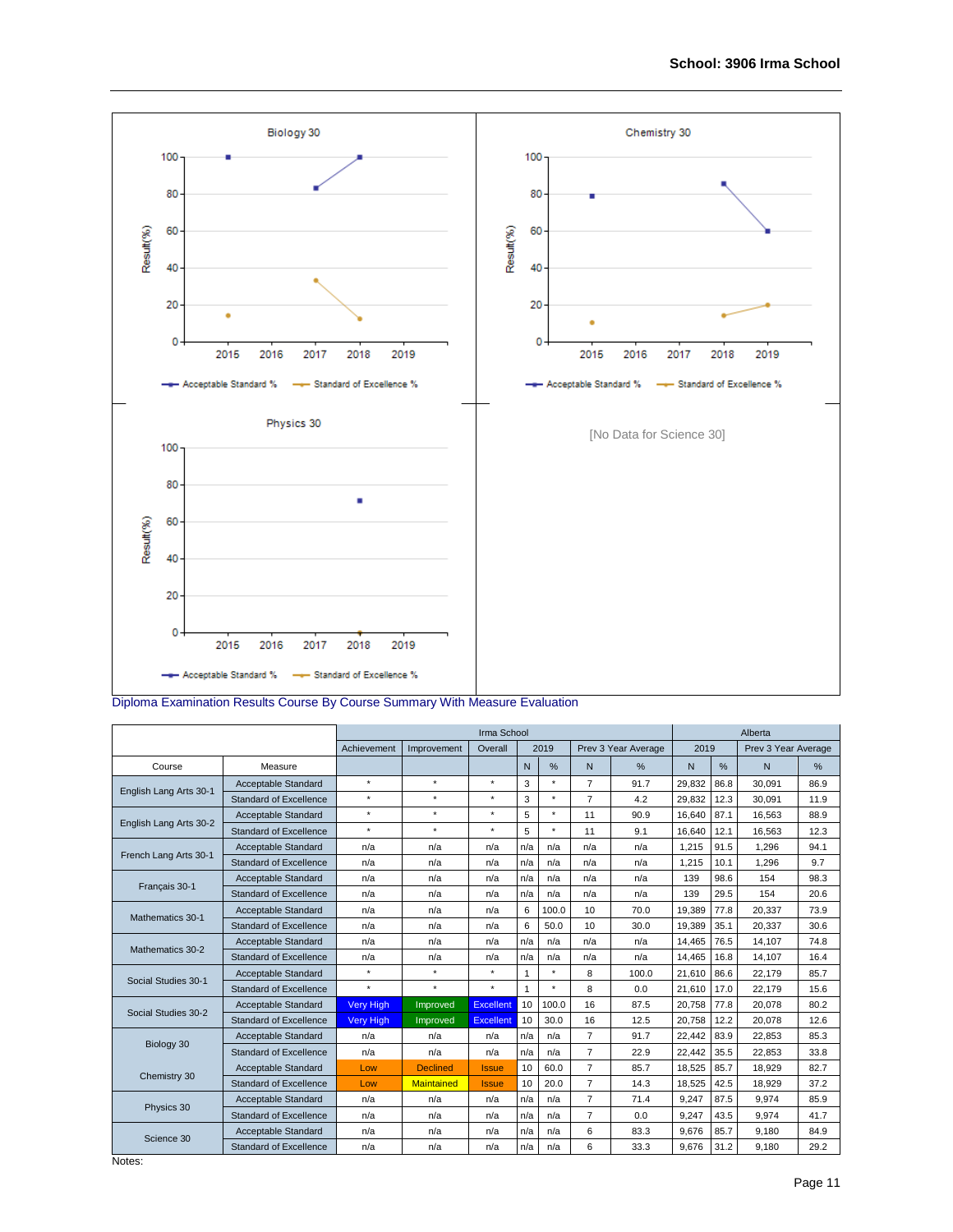#### **Measure Evaluation Reference - Achievement Evaluation**

Achievement evaluation is based upon a comparison of Current Year data to a set of standards that remain consistent over time. The Standards are calculated by taking the 3-year average of baseline data for each measure across all school jurisdictions and calculating the 5th, 25th, 75th, and 95th percentiles. Once calculated, these standards remain in place from year to year to allow for consistent planning and evaluation.

| <b>Course</b>          | <b>Measure</b>                | <b>Very Low</b> | Low             | <b>Intermediate</b> | <b>High</b>       | <b>Very High</b>  |
|------------------------|-------------------------------|-----------------|-----------------|---------------------|-------------------|-------------------|
| English Lang Arts 30-1 | Acceptable Standard           | $0.00 - 81.51$  | $81.51 - 85.05$ | $85.05 - 90.15$     | $90.15 - 94.10$   | $94.10 - 100.00$  |
|                        | Standard of Excellence        | $0.00 - 2.28$   | $2.28 - 6.43$   | $6.43 - 11.18$      | $11.18 - 15.71$   | 15.71 - 100.00    |
| English Lang Arts 30-2 | Acceptable Standard           | $0.00 - 81.90$  | $81.90 - 88.81$ | $88.81 - 94.35$     | $94.35 - 97.10$   | $97.10 - 100.00$  |
|                        | Standard of Excellence        | $0.00 - 3.70$   | $3.70 - 8.52$   | $8.52 - 14.55$      | $14.55 - 18.92$   | 18.92 - 100.00    |
| French Lang Arts 30-1  | Acceptable Standard           | $0.00 - 78.73$  | 78.73 - 92.86   | $92.86 - 100.00$    | $100.00 - 100.00$ | $100.00 - 100.00$ |
|                        | Standard of Excellence        | $0.00 - 0.00$   | $0.00 - 5.21$   | $5.21 - 16.67$      | 16.67 - 23.04     | $23.04 - 100.00$  |
| Social Studies 30-1    | Acceptable Standard           | $0.00 - 69.65$  | $69.65 - 80.38$ | $80.38 - 87.98$     | 87.98 - 95.79     | $95.79 - 100.00$  |
|                        | <b>Standard of Excellence</b> | $0.00 - 2.27$   | $2.27 - 8.63$   | $8.63 - 14.51$      | 14.51 - 19.76     | 19.76 - 100.00    |
| Social Studies 30-2    | Acceptable Standard           | $0.00 - 71.97$  | 71.97 - 79.85   | 79.85 - 87.56       | $87.56 - 91.42$   | $91.42 - 100.00$  |
|                        | Standard of Excellence        | $0.00 - 3.94$   | $3.94 - 8.65$   | $8.65 - 14.07$      | 14.07 - 23.34     | $23.34 - 100.00$  |
| Biology 30             | Acceptable Standard           | $0.00 - 68.26$  | 68.26 - 79.41   | 79.41 - 85.59       | $85.59 - 92.33$   | $92.33 - 100.00$  |
|                        | Standard of Excellence        | $0.00 - 10.75$  | $10.75 - 21.84$ | $21.84 - 29.26$     | 29.26 - 33.42     | 33.42 - 100.00    |
| Chemistry 30           | Acceptable Standard           | $0.00 - 58.10$  | $58.10 - 69.51$ | $69.51 - 80.34$     | 80.34 - 84.74     | 84.74 - 100.00    |
|                        | Standard of Excellence        | $0.00 - 11.22$  | $11.22 - 20.47$ | $20.47 - 30.47$     | $30.47 - 35.07$   | 35.07 - 100.00    |
| Physics 30             | Acceptable Standard           | $0.00 - 50.06$  | $50.06 - 71.77$ | $71.77 - 83.00$     | 83.00 - 88.67     | 88.67 - 100.00    |
|                        | Standard of Excellence        | $0.00 - 5.61$   | $5.61 - 18.10$  | $18.10 - 31.88$     | $31.88 - 41.10$   | 41.10 - 100.00    |
| Science 30             | Acceptable Standard           | $0.00 - 64.19$  | 64.19 - 77.66   | $77.66 - 86.33$     | $86.33 - 98.50$   | $98.50 - 100.00$  |
|                        | Standard of Excellence        | $0.00 - 0.00$   | $0.00 - 14.69$  | $14.69 - 25.03$     | $25.03 - 38.93$   | 38.93 - 100.00    |

The table below shows the range of values defining the 5 achievement evaluation levels for each measure.

Notes:

1. The range of values at each evaluation level is interpreted as greater than or equal to the lower value, and less than the higher value. For the Very High evaluation level, values range from greater than or equal to the lower value to 100%.

2. Achievement Evaluation is not calculated for courses that do not have sufficient data available, either due to too few jurisdictions offering the course or because of changes in examinations.

#### **Improvement Table**

For each jurisdiction, improvement evaluation consists of comparing the Current Year result for each measure with the previous three-year average. A chi-square statistical test is used to determine the significance of the improvement. This test takes into account the size of the jurisdiction in the calculation to make improvement evaluation fair across jurisdictions of different sizes.

The table below shows the definition of the 5 improvement evaluation levels based upon the chi-square result.

| <b>Evaluation Category</b>    | <b>Chi-Square Range</b>                             |
|-------------------------------|-----------------------------------------------------|
| Declined Significantly        | $3.84 +$ (current < previous 3-year average)        |
| <b>Declined</b>               | 1.00 - 3.83 (current $\lt$ previous 3-year average) |
| <b>Maintained</b>             | less than 1.00                                      |
| Improved                      | 1.00 - 3.83 (current > previous 3-year average)     |
| <b>Improved Significantly</b> | $3.84 +$ (current > previous 3-year average)        |

#### **Overall Evaluation Table**

The overall evaluation combines the Achievement Evaluation and the Improvement Evaluation. The table below illustrates how the Achievement and Improvement evaluations are combined to get the overall evaluation.

|                        |                  |              | <b>Achievement</b> |              |                 |
|------------------------|------------------|--------------|--------------------|--------------|-----------------|
|                        | Very High        | High         | Intermediate       | Low          | <b>Very Low</b> |
| Improved Significantly | <b>Excellent</b> | Good         | Good               | Good         | Acceptable      |
| Improved               | <b>Excellent</b> | Good         | Good               | Acceptable   | <b>Issue</b>    |
| Maintained             | <b>Excellent</b> | Good         | Acceptable         | <b>Issue</b> | Concern         |
| Declined               | Good             | Acceptable   | <b>Issue</b>       | <b>Issue</b> | Concern         |
| Declined Significantly | Acceptable       | <b>Issue</b> | <b>Issue</b>       | Concern      | Concern         |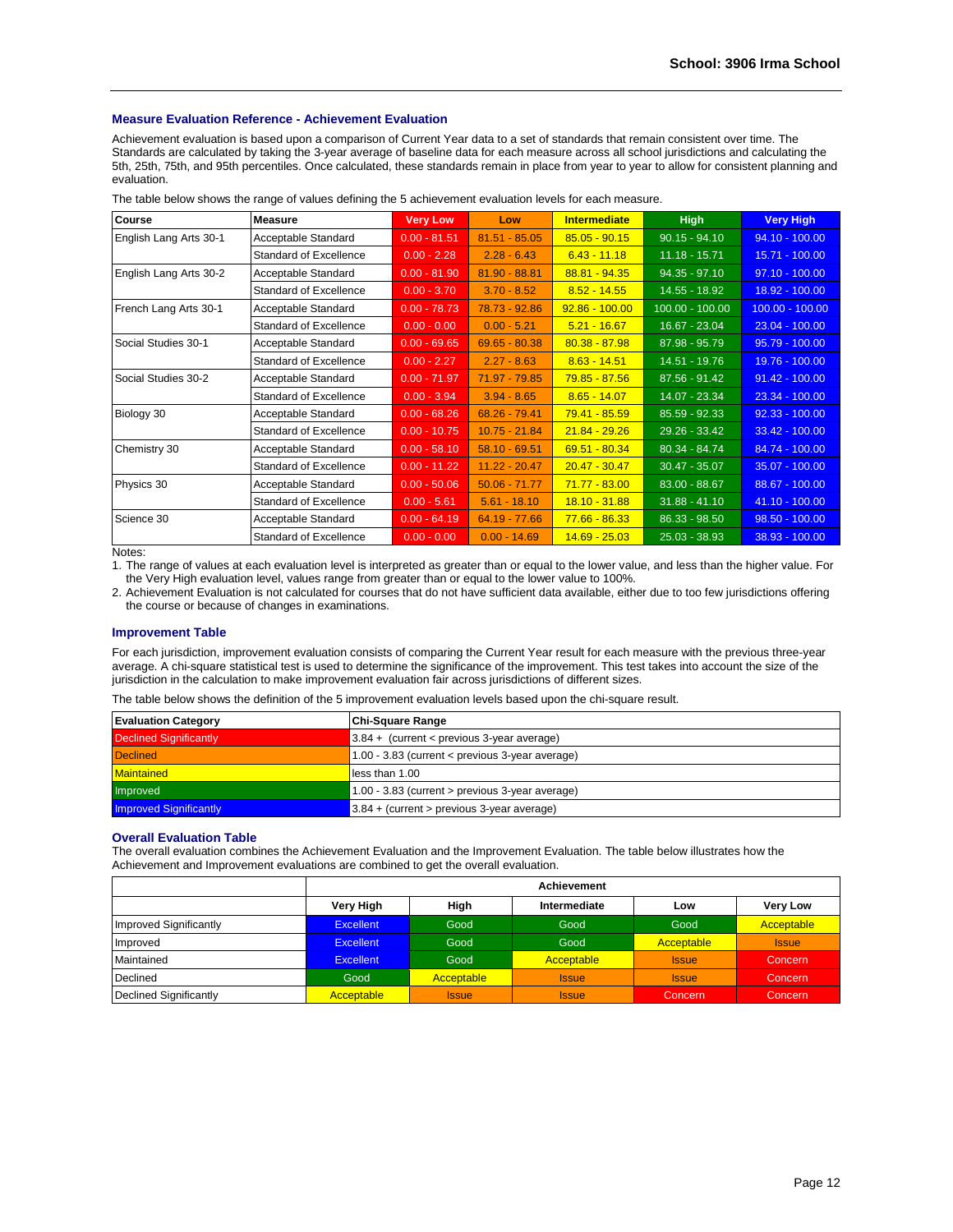# **High School Completion Rate – Measure Details**

High School Completion Rate - percentages of students who completed high school within three, four and five years of entering Grade 10.

|                    |      |                              | <b>School</b> |       |       |      |      | Authority |                           |      |      |             | <b>Province</b> |      |      |
|--------------------|------|------------------------------|---------------|-------|-------|------|------|-----------|---------------------------|------|------|-------------|-----------------|------|------|
|                    | 2014 | 2018<br>2017<br>2015<br>2016 |               |       |       |      |      |           | 2014   2015   2016   2017 | 2018 |      | 2014   2015 | 2016            | 2017 | 2018 |
| 13 Year Completion | 97.5 | 97.3                         | 88.8          | 100.0 | 100.0 | 85.2 | 89.1 | 91.7      | 86.4                      | 88.2 | 76.5 | 76.5        | 78.0            | 78.0 | 79.1 |
| 4 Year Completion  | 96.5 | 96.7                         | 96.5          | 91.3  | 100.0 | 86.7 | 88.7 | 91.4      | 93.7                      | 88.1 | 79.9 | 81.0        | 81.2            | 82.6 | 82.7 |
| 15 Year Completion | 95.8 | 96.4                         | 95.1          | 96.3  | 91.3  | 92.1 | 88.5 | 89.8      | 90.9                      | 93.9 | 82.0 | 82.1        | 83.2            | 83.4 | 84.8 |



Notes:

1. Data values have been suppressed where the number of respondents/students is fewer than 6. Suppression is marked with an asterisk (\*).

2. Weighting of school-awarded marks in diploma courses increased from 50% to 70% in the 2015/16 school year. Caution should be used when interpreting trends over time.

3. 2016 results for 3-year High School Completion and Diploma Examination Participation Rates have been adjusted to reflect the correction of the Grade 10 cohort.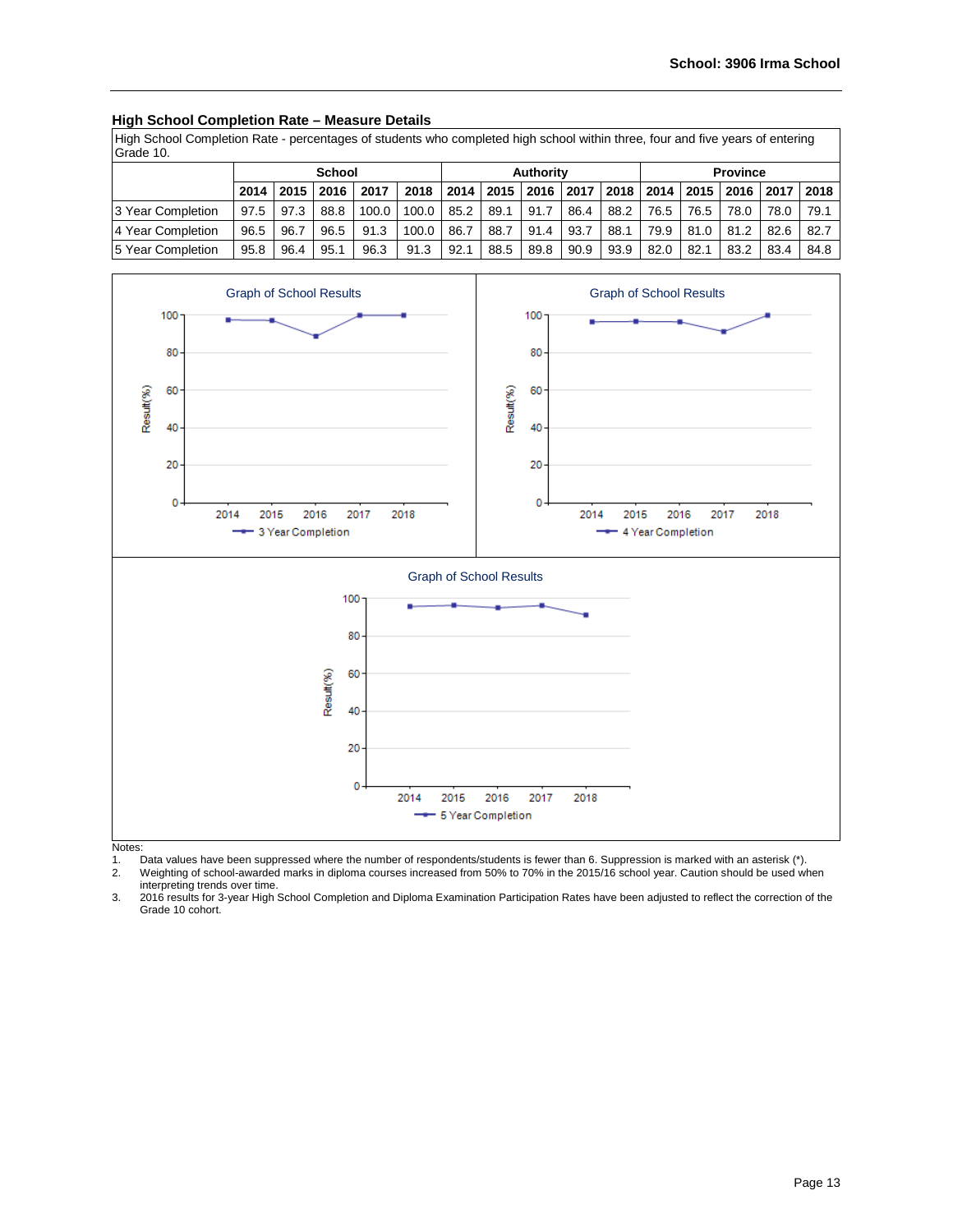# **Drop Out Rate – Measure Details**

| Drop Out Rate - annual dropout rate of students aged 14 to 18                                        |         |     |               |     |         |      |      |           |      |      |      |      |                 |      |      |
|------------------------------------------------------------------------------------------------------|---------|-----|---------------|-----|---------|------|------|-----------|------|------|------|------|-----------------|------|------|
|                                                                                                      |         |     | <b>School</b> |     |         |      |      | Authority |      |      |      |      | <b>Province</b> |      |      |
| 2018<br>2018 2014 2015 2016  <br>  2014   2015   2016   2017<br>2017<br>2015<br>2016<br>2017<br>2014 |         |     |               |     |         |      |      |           |      |      |      |      |                 | 2018 |      |
| Drop Out Rate                                                                                        | 1.8     | 5.3 | 0.0           | 2.9 | 0.0     | 2.2  | 1.8  | 0.5       | 1.1  | 1.2  | 3.5  | 3.2  | 3.0             | 2.3  | 2.6  |
| <b>Returning Rate</b>                                                                                | $\star$ |     |               | n/a | $\star$ | 13.0 | 14.1 | 13.2      | 44.3 | 27.5 | 20.9 | 18.2 | 18.9            | 19.9 | 22.7 |



Notes:<br>1. [ Data values have been suppressed where the number of respondents/students is fewer than 6. Suppression is marked with an asterisk (\*).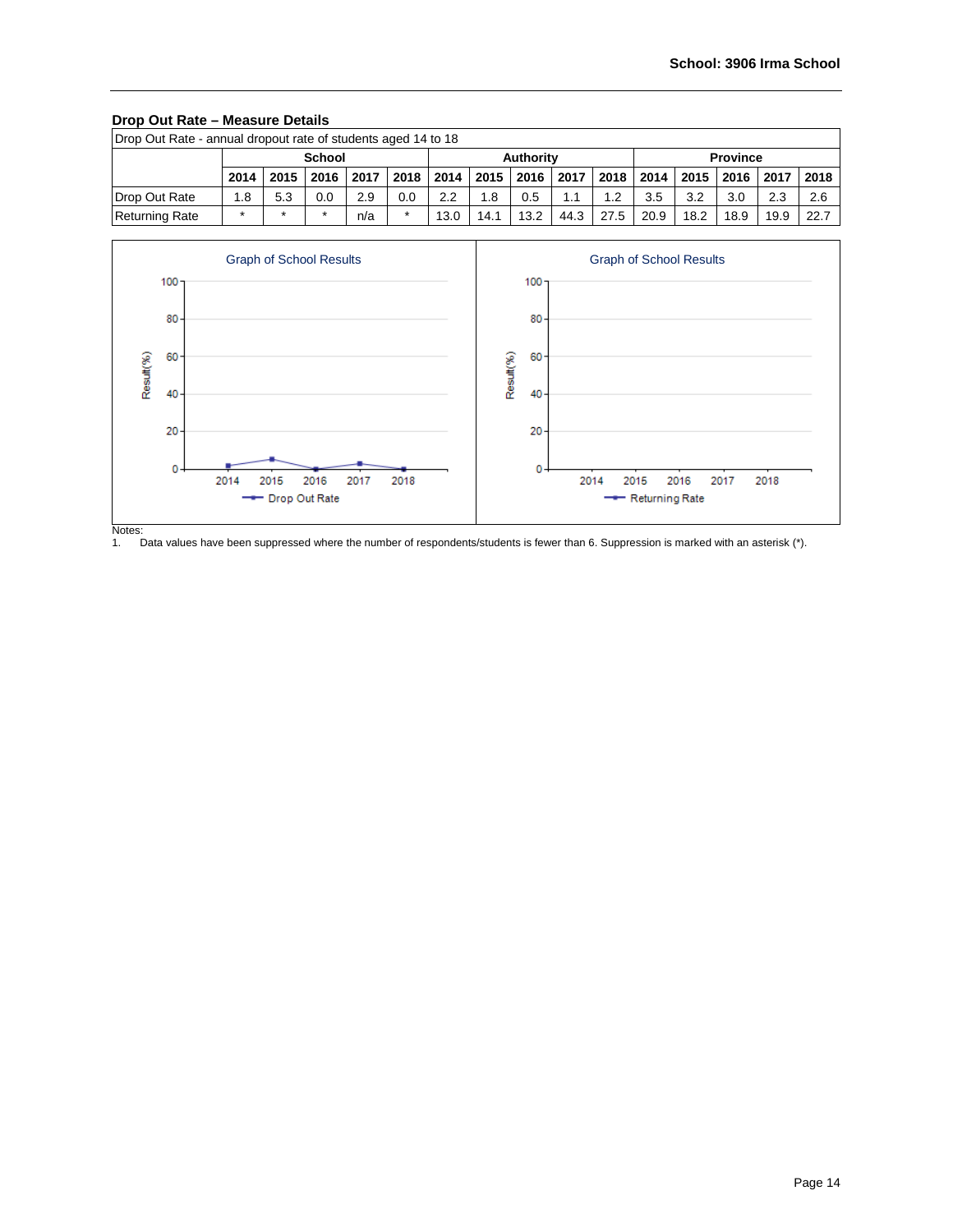| High school to post-secondary transition rate of students within four and six years of entering Grade 10.     |      |      |               |      |      |      |      |           |      |      |      |      |                 |      |      |
|---------------------------------------------------------------------------------------------------------------|------|------|---------------|------|------|------|------|-----------|------|------|------|------|-----------------|------|------|
|                                                                                                               |      |      | <b>School</b> |      |      |      |      | Authority |      |      |      |      | <b>Province</b> |      |      |
| 2014   2015  <br>2018<br>2016<br>2017<br>2014<br>2014<br>2017<br>2018<br>2015<br>2016<br>2015<br>2016<br>2017 |      |      |               |      |      |      |      |           |      |      |      |      | 2018            |      |      |
| 4 Year Rate                                                                                                   | 34.5 | 63.9 | 70.6          | 70.2 | 74.9 | 42.8 | 48.9 | 47.8      | 47.7 | 48.7 | 38.3 | 37.0 | 37.0            | 39.3 | 40.1 |
| 6 Year Rate                                                                                                   | 82.9 | 52.4 | 45.6          | 83.1 | 84.8 | 65.7 | 67.6 | 59.4      | 63.5 | 64.0 | 59.7 | 59.4 | 57.9            | 58.7 | 59.0 |

# **High School to Post-secondary Transition Rate – Measure Details**



Notes:<br>1. [ Data values have been suppressed where the number of respondents/students is fewer than 6. Suppression is marked with an asterisk (\*).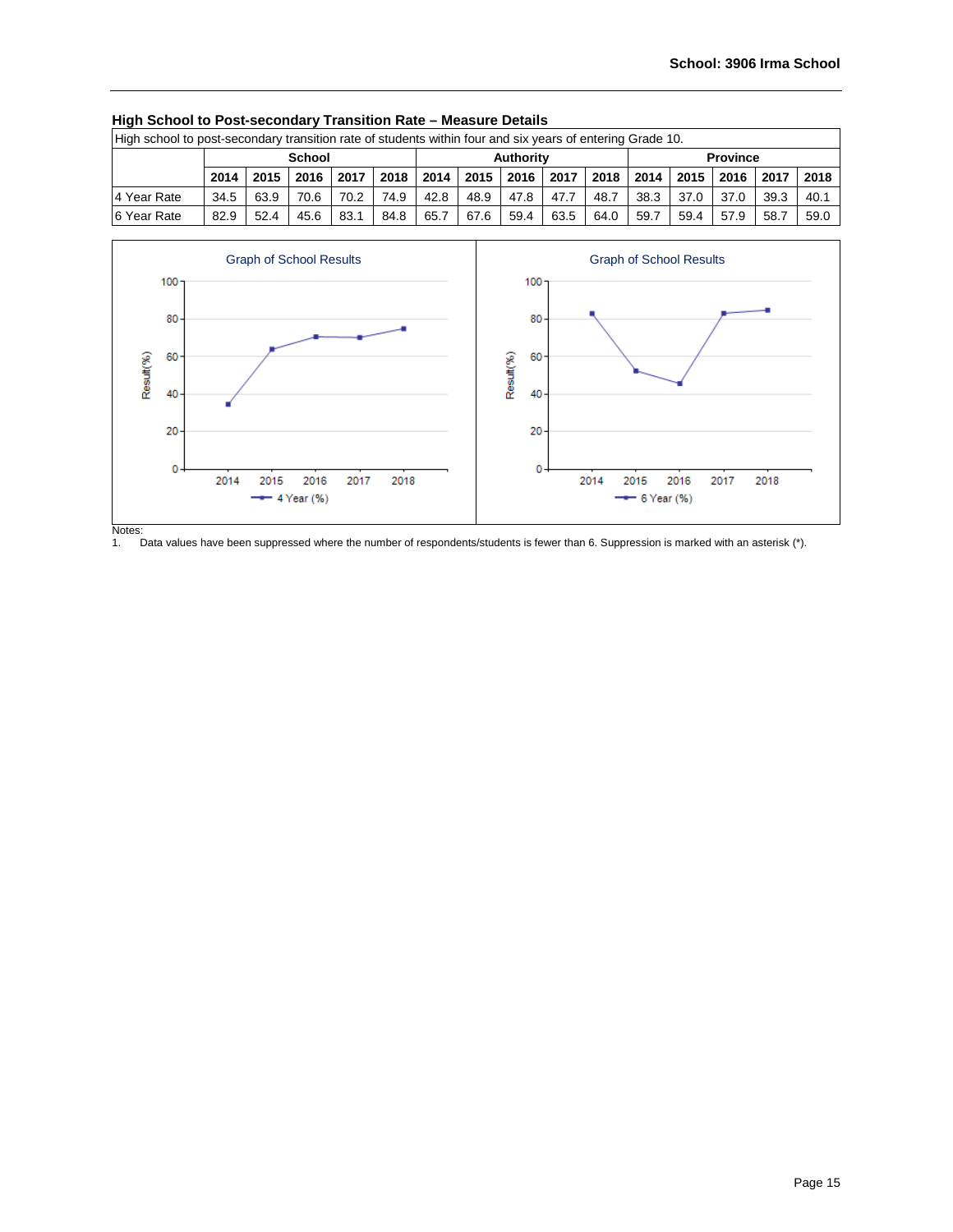# **Rutherford Eligibility Rate – Measure Details**

| Percentage of Grade 12 students eligible for a Rutherford Scholarship.                                                      |     |  |  |                                                                                                                                                                   |  |  |  |  |  |  |  |  |  |  |  |
|-----------------------------------------------------------------------------------------------------------------------------|-----|--|--|-------------------------------------------------------------------------------------------------------------------------------------------------------------------|--|--|--|--|--|--|--|--|--|--|--|
| <b>Province</b><br><b>Authority</b><br>School<br>2014 2015 2016 2017 2018 2014 2015 2016 2017 2018 2014 2015 2016 2017 2018 |     |  |  |                                                                                                                                                                   |  |  |  |  |  |  |  |  |  |  |  |
|                                                                                                                             |     |  |  |                                                                                                                                                                   |  |  |  |  |  |  |  |  |  |  |  |
| Rutherford Scholarship Eligibility Rate                                                                                     | n/a |  |  | $\mid$ 71.4 $\mid$ 100.0 $\mid$ 75.0 $\mid$ n/a $\mid$ 62.6 $\mid$ 66.5 $\mid$ 70.8 $\mid$ 71.6 $\mid$ n/a $\mid$ 60.8 $\mid$ 62.3 $\mid$ 63.4 $\mid$ 64.8 $\mid$ |  |  |  |  |  |  |  |  |  |  |  |

| Rutherford eligibility rate details. |                          |                                          |                                           |                                          |                                           |                                          |                                           |                                          |                                           |
|--------------------------------------|--------------------------|------------------------------------------|-------------------------------------------|------------------------------------------|-------------------------------------------|------------------------------------------|-------------------------------------------|------------------------------------------|-------------------------------------------|
|                                      |                          |                                          | <b>Grade 10 Rutherford</b>                |                                          | Grade 11 Rutherford                       |                                          | <b>Grade 12 Rutherford</b>                |                                          | Overall                                   |
| Reporting<br> School Year            | Total<br><b>Students</b> | Number of<br><b>Students</b><br>Eligible | Percent of<br><b>Students</b><br>Eligible | Number of<br><b>Students</b><br>Eligible | Percent of<br><b>Students</b><br>Eligible | Number of<br><b>Students</b><br>Eligible | Percent of<br><b>Students</b><br>Eligible | Number of<br><b>Students</b><br>Eligible | Percent of<br><b>Students</b><br>Eligible |
| 2014                                 | n/a                      | n/a                                      | n/a                                       | n/a                                      | n/a                                       | n/a                                      | n/a                                       | n/a                                      | n/a                                       |
| 2015                                 | 5                        | $\star$                                  | $\star$                                   | $\star$                                  | $\star$                                   | $\ast$                                   | $\star$                                   | $\star$                                  |                                           |
| 2016                                 | 14                       | 10                                       | 71.4                                      | 8                                        | 57.1                                      | 4                                        | 28.6                                      | 10                                       | 71.4                                      |
| 2017                                 |                          |                                          | 100.0                                     |                                          | 100.0                                     | 5                                        | 71.4                                      |                                          | 100.0                                     |
| 2018                                 | 8                        | 6                                        | 75.0                                      | 5                                        | 62.5                                      | 5                                        | 62.5                                      | 6                                        | 75.0                                      |



Notes:<br>1.

1. Data values have been suppressed where the number of respondents/students is fewer than 6. Suppression is marked with an asterisk (\*).

2. Weighting of school-awarded marks in diploma courses increased from 50% to 70% in the 2015/16 school year. Caution should be used when interpreting trends over time.

3. Due to the change from previous data source systems to Provincial Approach to Student Information (PASI), historical Rutherford Scholarship Eligibility Rate results are not available.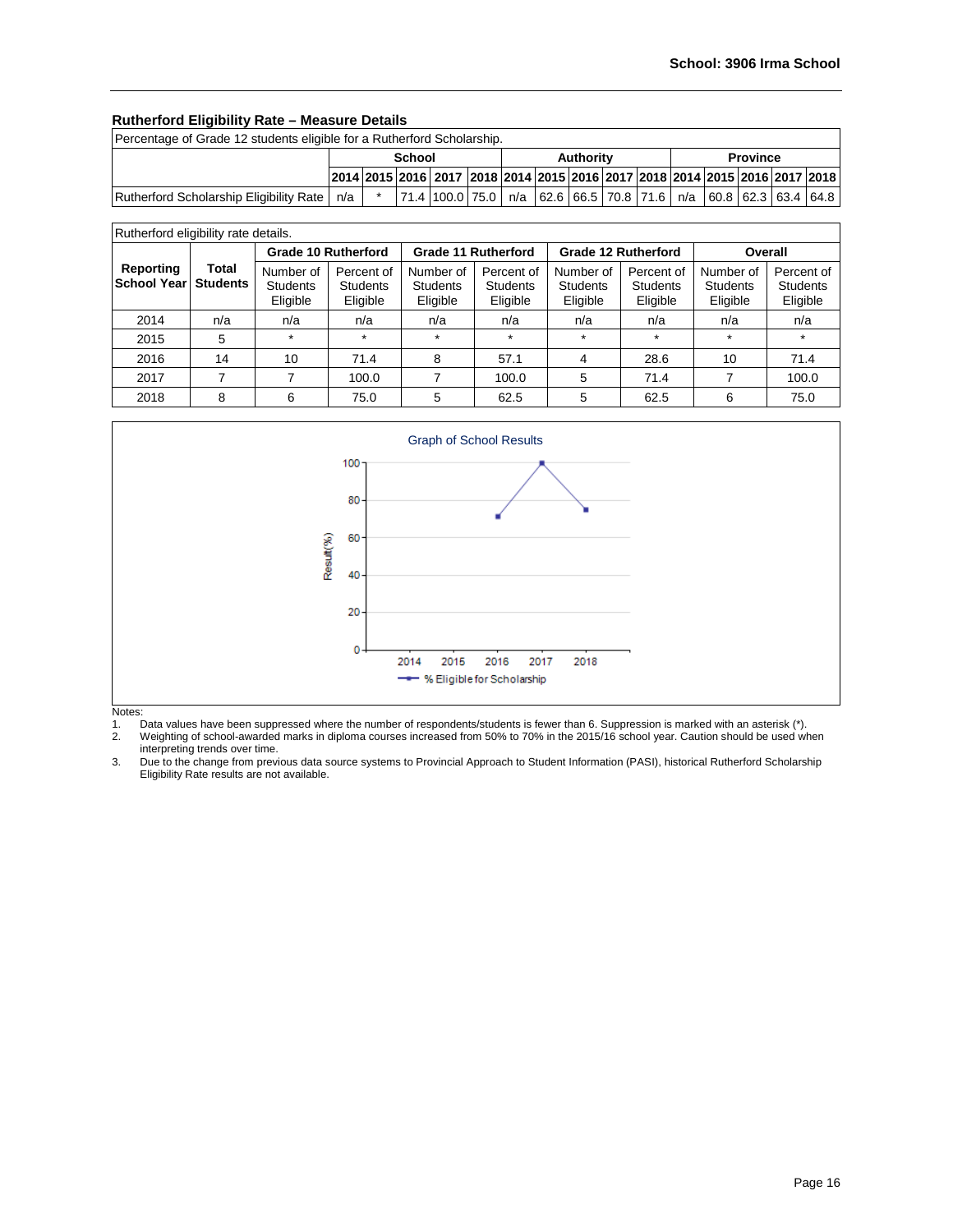| Diploma examination participation rate: Percentage of students writing 0 to 6 or more Diploma Examinations by the end of their 3rd<br>year of high school. |      |      |               |       |       |      |      |                  |      |      |      |      |                 |      |      |
|------------------------------------------------------------------------------------------------------------------------------------------------------------|------|------|---------------|-------|-------|------|------|------------------|------|------|------|------|-----------------|------|------|
|                                                                                                                                                            |      |      | <b>School</b> |       |       |      |      | <b>Authority</b> |      |      |      |      | <b>Province</b> |      |      |
|                                                                                                                                                            | 2014 | 2015 | 2016          | 2017  | 2018  | 2014 | 2015 | 2016             | 2017 | 2018 | 2014 | 2015 | 2016            | 2017 | 2018 |
| % Writing 0 Exams                                                                                                                                          | 2.5  | 2.7  | 6.0           | 0.0   | 0.0   | 10.9 | 7.8  | 9.3              | 12.3 | 9.4  | 15.7 | 15.7 | 15.0            | 14.8 | 14.2 |
| % Writing 1+ Exams                                                                                                                                         | 97.5 | 97.3 | 94.0          | 100.0 | 100.0 | 89.1 | 92.2 | 90.7             | 87.7 | 90.6 | 84.3 | 84.3 | 85.0            | 85.2 | 85.8 |
| % Writing 2+ Exams                                                                                                                                         | 97.5 | 97.3 | 94.0          | 91.7  | 100.0 | 86.4 | 90.7 | 90.4             | 85.8 | 89.6 | 81.4 | 81.2 | 82.0            | 82.3 | 83.0 |
| % Writing 3+ Exams                                                                                                                                         | 78.0 | 85.1 | 78.4          | 66.7  | 70.0  | 67.8 | 64.0 | 63.9             | 62.0 | 66.3 | 65.0 | 64.7 | 65.2            | 66.1 | 66.8 |
| % Writing 4+<br><b>Exams</b>                                                                                                                               | 58.5 | 73.0 | 62.7          | 66.7  | 70.0  | 56.0 | 55.3 | 54.6             | 52.6 | 59.9 | 54.4 | 54.6 | 54.9            | 55.7 | 56.3 |
| % Writing 5+ Exams                                                                                                                                         | 26.0 | 60.8 | 31.3          | 25.0  | 70.0  | 38.6 | 39.6 | 40.4             | 35.7 | 45.1 | 36.3 | 37.1 | 37.5            | 37.8 | 38.7 |
| % Writing 6+ Exams                                                                                                                                         | 0.0  | 12.2 | 0.0           | 8.3   | 30.0  | 14.0 | 16.7 | 10.9             | 13.3 | 13.5 | 13.1 | 13.8 | 13.6            | 13.9 | 14.2 |

# **Diploma Examination Participation Rate – Measure Details**



| Percentage of students writing 1 or more Diploma Examinations by the end of their 3rd year of high school, by course and subject. |      |                                                                                     |        |      |                  |      |      |           |      |      |           |      |                 |      |      |
|-----------------------------------------------------------------------------------------------------------------------------------|------|-------------------------------------------------------------------------------------|--------|------|------------------|------|------|-----------|------|------|-----------|------|-----------------|------|------|
|                                                                                                                                   |      |                                                                                     | School |      |                  |      |      | Authority |      |      |           |      | <b>Province</b> |      |      |
|                                                                                                                                   |      | 2014 2015 2016 2017 2018 2014 2015 2016 2017 2018<br>2014 2015 2016<br>2017<br>2018 |        |      |                  |      |      |           |      |      |           |      |                 |      |      |
| English Language Arts 30-1                                                                                                        | 56.3 | 70.6                                                                                | 40.0   | 66.7 | 70.0             | 44.7 | 45.9 | 47.1      | 46.5 | 49.8 | 54.0 53.2 |      | 54.0            | 55.0 | 56.3 |
| English Language Arts 30-2                                                                                                        | 37.5 | 29.4                                                                                | 45.0   | 25.0 | 30.0             | 40.2 | 44.3 | 41.9      | 37.3 | 38.9 | 28.0      | 28.7 | 28.7            | 28.8 | 27.8 |
| Total of 1 or more English Diploma<br><b>Exams</b>                                                                                | 93.8 | 94.1                                                                                | 85.0   | 91.7 | 100.0 84.0       |      | 89.3 | 87.7      | 83.2 | 88.4 | 79.7      | 79.5 | 80.1            | 80.9 | 81.1 |
| Social Studies 30-1                                                                                                               | 37.5 | 35.3                                                                                | 15.0   | 66.7 | 50.0             | 29.9 | 28.3 | 34.1      | 29.7 | 36.2 | 45.1      | 43.5 | 45.1            | 44.9 | 45.0 |
| Social Studies 30-2                                                                                                               | 56.3 | 58.8                                                                                | 65.0   | 33.3 | 50.0             | 55.0 | 60.4 | 53.9      | 55.1 | 52.8 | 35.2      | 36.7 | 35.8            | 36.4 | 37.1 |
| <b>Total of 1 or more Social Diploma</b><br>Exams                                                                                 | 93.8 | 94.1                                                                                | 80.0   |      | 100.0 100.0 84.9 |      | 88.7 | 87.7      | 84.8 | 88.7 | 79.6      | 79.5 | 80.3            | 80.7 | 81.4 |
| Pure Mathematics 30                                                                                                               | 0.0  | 0.0                                                                                 | 0.0    | 0.0  | 0.0              | 0.0  | 0.0  | 0.0       | 0.0  | 0.0  | 0.1       | 0.0  | 0.0             | 0.0  | 0.0  |
| <b>Applied Mathematics 30</b>                                                                                                     | 0.0  | 0.0                                                                                 | 0.0    | 0.0  | 0.0              | 0.0  | 0.0  | 0.0       | 0.0  | 0.0  | 0.0       | 0.0  | 0.0             | 0.0  | 0.0  |
| Mathematics 30-1                                                                                                                  | 37.5 | 35.3                                                                                | 35.0   | 58.3 | 50.0             | 30.8 | 23.0 | 23.7      | 19.6 | 26.6 | 37.3      | 37.1 | 36.4            | 35.5 | 36.5 |
| Mathematics 30-2                                                                                                                  | 25.0 | 47.1                                                                                | 45.0   | 16.7 | 30.0             | 29.6 | 34.6 | 36.0      | 35.4 | 34.9 | 21.4      | 22.4 | 23.7            | 25.1 | 24.9 |
| Total of 1 or more Math Diploma<br>Exams                                                                                          | 56.3 | 82.4                                                                                | 80.0   | 66.7 | 70.0             | 58.9 | 57.2 | 59.7      | 54.7 | 60.8 | 57.0      | 57.6 | 58.3            | 58.6 | 59.3 |
| Biology 30                                                                                                                        | 37.5 | 41.2                                                                                | 25.0   | 50.0 | 40.0             | 45.3 | 44.7 | 39.3      | 39.6 | 46.2 | 41.4      | 40.6 | 40.7            | 41.7 | 42.7 |
| Chemistry 30                                                                                                                      | 12.5 | 58.8                                                                                | 45.0   | 25.0 | 70.0             | 38.4 | 40.6 | 39.6      | 34.8 | 44.5 | 34.7      | 35.7 | 35.6            | 35.1 | 35.8 |
| Physics 30                                                                                                                        | 6.3  | 29.4                                                                                | 5.0    | 16.7 | 30.0             | 18.7 | 19.2 | 12.3      | 13.3 | 15.6 | 20.0      | 19.9 | 19.3            | 18.6 | 18.7 |
| Science 30                                                                                                                        | 43.8 | 11.8                                                                                | 25.0   | 8.3  | 30.0             | 11.8 | 11.0 | 17.9      | 18.0 | 15.9 | 12.8      | 14.1 | 15.7            | 16.9 | 17.0 |
| <b>Total of 1 or more Science Diploma</b><br><b>Exams</b>                                                                         | 68.8 | 70.6                                                                                | 70.0   | 66.7 | 70.0             | 61.3 | 58.8 | 57.5      | 56.6 | 63.5 | 59.4      | 59.8 | 60.5            | 61.2 | 61.8 |
| Français 30-1                                                                                                                     | 0.0  | 0.0                                                                                 | 0.0    | 0.0  | 0.0              | 0.0  | 0.0  | 0.0       | 0.0  | 0.0  | 0.3       | 0.2  | 0.3             | 0.3  | 0.3  |
| French Language Arts 30                                                                                                           | 0.0  | 0.0                                                                                 | 0.0    | 0.0  | 0.0              | 0.0  | 0.0  | 0.0       | 0.0  | 0.0  | 2.7       | 2.8  | 2.8             | 3.0  | 2.7  |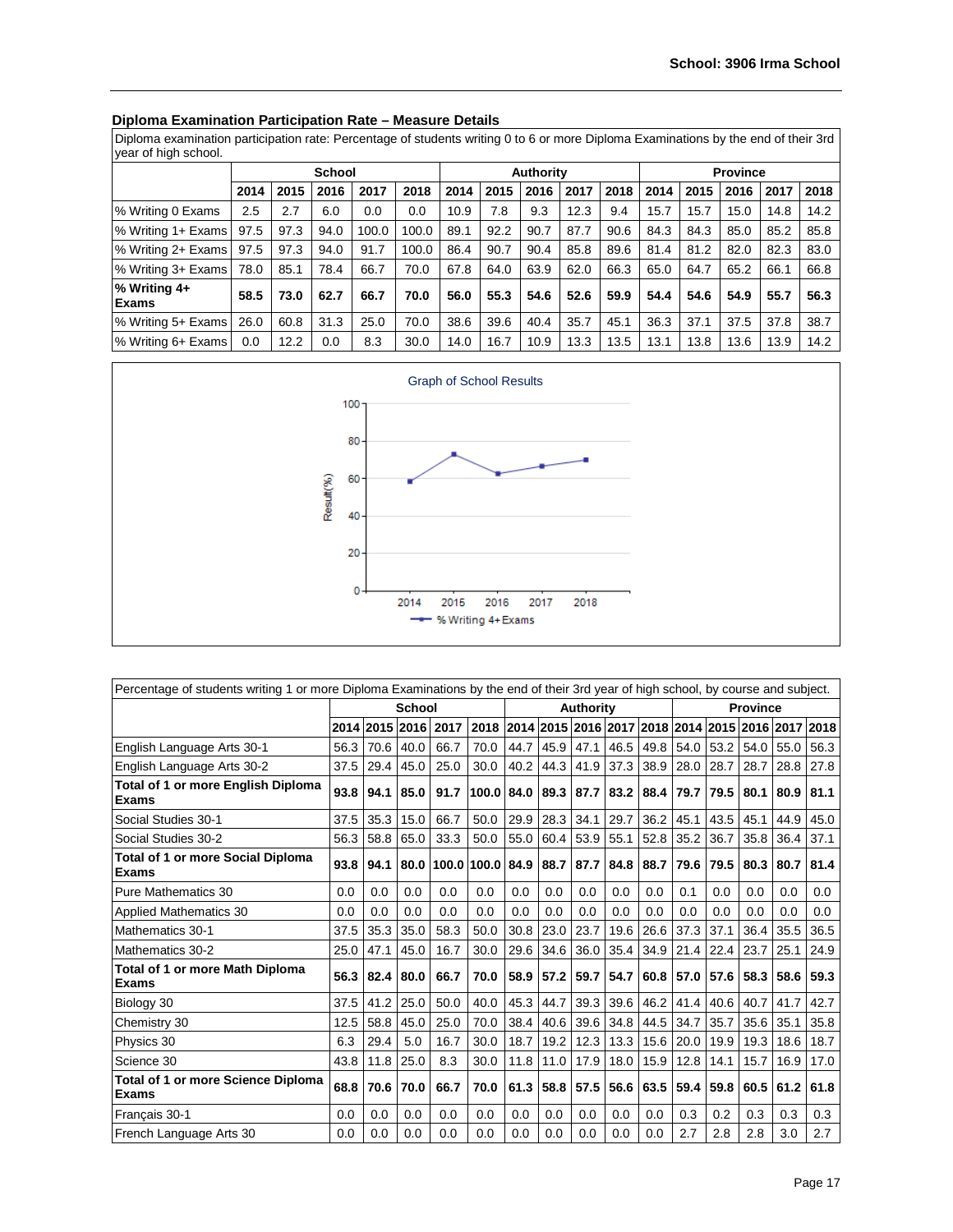| <b>Total of 1 or more French Diploma</b> | .u | 0.0 | 0.0 <sub>1</sub> | 0.0 | 0.0 | 0.0 | 0.0 | 0.0 | 0.0 | 0.L | 2.9 | -3.0 | J. | v. |  |
|------------------------------------------|----|-----|------------------|-----|-----|-----|-----|-----|-----|-----|-----|------|----|----|--|
| <b>Exams</b>                             |    |     |                  |     |     |     |     |     |     |     |     |      |    |    |  |

Notes:<br>1.

1. Data values have been suppressed where the number of respondents/students is fewer than 6. Suppression is marked with an asterisk (\*).

2. Participation in Diploma Examinations was impacted by the fires in May to June 2016 and May to June 2019. Caution should be used when interpreting trends over time for the province and those school authorities affected by these events.

3. Weighting of school-awarded marks in diploma courses increased from 50% to 70% in the 2015/16 school year. Caution should be used when interpreting trends over time.

4. 2016 results for 3-year High School Completion and Diploma Examination Participation Rates have been adjusted to reflect the correction of the Grade 10 cohort.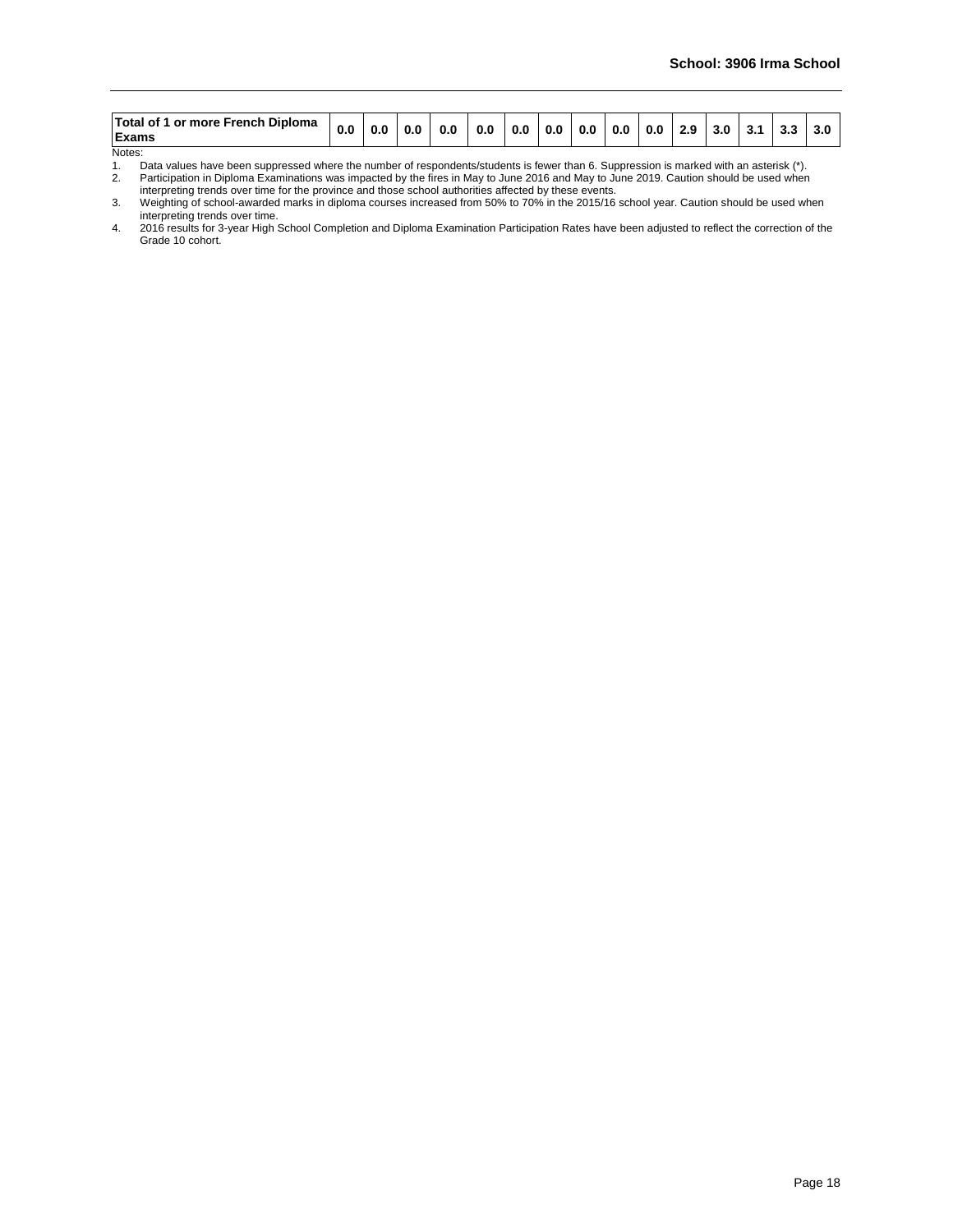| Percentage of teachers, parents and students who are satisfied that students model the characteristics of active citizenship. |      |      |               |       |       |      |      |                  |      |      |      |      |                 |      |      |
|-------------------------------------------------------------------------------------------------------------------------------|------|------|---------------|-------|-------|------|------|------------------|------|------|------|------|-----------------|------|------|
|                                                                                                                               |      |      | <b>School</b> |       |       |      |      | <b>Authority</b> |      |      |      |      | <b>Province</b> |      |      |
|                                                                                                                               | 2015 | 2016 | 2017          | 2018  | 2019  | 2015 | 2016 | 2017             | 2018 | 2019 | 2015 | 2016 | 2017            | 2018 | 2019 |
| Overall                                                                                                                       | 84.9 | 80.1 | 90.8          | 86.3  | 87.3  | 78.9 | 83.8 | 83.9             | 82.2 | 83.8 | 83.5 | 83.9 | 83.7            | 83.0 | 82.9 |
| Teacher                                                                                                                       | 93.8 | n/a  | 100.0         | 100.0 | 100.0 | 93.3 | 97.3 | 97.0             | 95.3 | 96.1 | 94.2 | 94.5 | 94.0            | 93.4 | 93.2 |
| Parent                                                                                                                        | 87.0 | 84.5 | 95.3          | 84.6  | 83.6  | 74.3 | 81.0 | 79.9             | 79.1 | 80.7 | 82.1 | 82.9 | 82.7            | 81.7 | 81.9 |
| Student                                                                                                                       | 74.0 | 75.7 | 77.1          | 74.1  | 78.3  | 69.2 | 73.0 | 74.6             | 72.2 | 74.8 | 74.2 | 74.5 | 74.4            | 73.9 | 73.5 |

# **Citizenship – Measure Details**



Notes:<br>1. [ 1. Data values have been suppressed where the number of respondents/students is fewer than 6. Suppression is marked with an asterisk (\*).<br>2. Student participation in the survey was impacted between 2014 and 2017 due to the Student participation in the survey was impacted between 2014 and 2017 due to the number of students responding through the OurSCHOOL/TTFM (Tell Them From Me) survey tool.

#### **Work Preparation – Measure Details**

Percentage of teachers and parents who agree that students are taught attitudes and behaviours that will make them successful at work when they finish school.

|         |       |      | <b>School</b> |       |       |      |      | <b>Authority</b> |      |      |      |      | <b>Province</b> |      |      |
|---------|-------|------|---------------|-------|-------|------|------|------------------|------|------|------|------|-----------------|------|------|
|         | 2015  | 2016 | 2017          | 2018  | 2019  | 2015 | 2016 | 2017             | 2018 | 2019 | 2015 | 2016 | 2017            | 2018 | 2019 |
| Overall | 90.9  | 81.0 | 93.8          | 90.4  | 96.4  | 76.8 | 82.8 | 81.5             | 80.7 | 83.5 | 82.0 | 82.6 | 82.7            | 82.4 | 83.0 |
| Teacher | 100.0 | n/a  | 100.0         | 100.0 | 100.0 | 93.7 | 94.7 | 95.2             | 93.4 | 96.0 | 89.7 | 90.5 | 90.4            | 90.3 | 90.8 |
| Parent  | 81.8  | 81.0 | 87.5          | 80.8  | 92.9  | 60.0 | 70.9 | 67.8             | 68.0 | 71.0 | 74.2 | 74.8 | 75.1            | 74.6 | 75.2 |



Notes:<br>1. [ Data values have been suppressed where the number of respondents/students is fewer than 6. Suppression is marked with an asterisk (\*).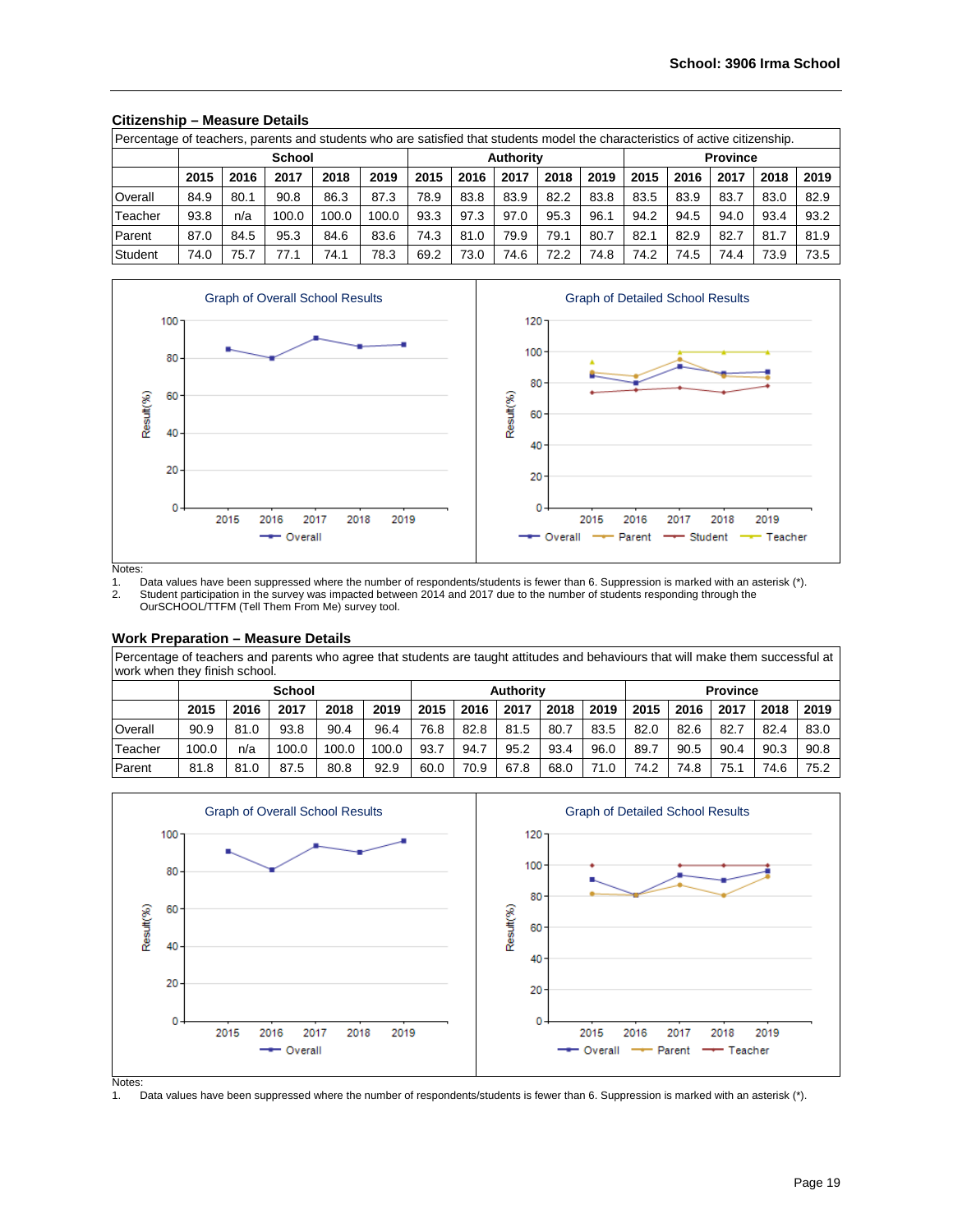# **Lifelong Learning – Measure Details (OPTIONAL)**

Percentage of teacher and parent satisfaction that students demonstrate the knowledge, skills and attitudes necessary for lifelong learning.

| ັ       |       |                              | <b>School</b> |       |       |      |      | Authority |      |      |      |      | <b>Province</b> |      |      |
|---------|-------|------------------------------|---------------|-------|-------|------|------|-----------|------|------|------|------|-----------------|------|------|
|         | 2015  | 2018<br>2019<br>2017<br>2016 |               |       |       |      | 2016 | 2017      | 2018 | 2019 | 2015 | 2016 | 2017            | 2018 | 2019 |
| Overall | 85.7  | 69.2                         | 90.3          | 82.0  | 90.4  | 72.8 | 76.6 | 76.4      | 77.2 | 76.2 | 70.0 | 70.  | 71.0            | 70.9 | 71.4 |
| Teacher | 100.0 | n/a                          | 96.2          | 100.0 | 100.0 | 87.7 | 87.2 | 87.6      | 90.3 | 89.1 | 76.0 | 77.3 | 77.3            | 77.8 | 78.8 |
| Parent  | 71.4  | 69.2                         | 84.4          | 64.0  | 80.8  | 58.0 | 66.0 | 65.2      | 64.1 | 63.3 | 64.0 | 64.2 | 64.8            | 64.0 | 64.0 |



Notes:<br>1. [ Data values have been suppressed where the number of respondents/students is fewer than 6. Suppression is marked with an asterisk (\*).

### **Provincial Achievement Test Results – Measure Details**

| PAT Course by Course Results by Number Enrolled. |           |       |      |       |      |                                 |      |      |      |         |         |   |               |
|--------------------------------------------------|-----------|-------|------|-------|------|---------------------------------|------|------|------|---------|---------|---|---------------|
|                                                  |           |       |      |       |      | <b>Results (in percentages)</b> |      |      |      |         |         |   | <b>Target</b> |
|                                                  |           | 2015  |      | 2016  |      | 2017                            |      | 2018 |      | 2019    |         |   | 2019          |
|                                                  |           | A     | Е    | A     | Е    | A                               | Е    | A    | Е    | A       | Е       | A | Е             |
|                                                  | School    | 87.5  | 12.5 | 100.0 | 25.0 | 100.0                           | 0.0  | 81.3 | 25.0 | 100.0   | 0.0     |   |               |
| English Language Arts 6                          | Authority | 84.9  | 18.4 | 88.3  | 19.3 | 90.6                            | 19.1 | 86.7 | 16.0 | 88.8    | 13.4    |   |               |
|                                                  | Province  | 82.8  | 19.5 | 82.9  | 20.4 | 82.5                            | 18.9 | 83.5 | 17.9 | 83.2    | 17.8    |   |               |
|                                                  | School    | n/a   | n/a  | n/a   | n/a  | n/a                             | n/a  | n/a  | n/a  | n/a     | n/a     |   |               |
| French Language Arts 6 année                     | Authority | n/a   | n/a  | n/a   | n/a  | n/a                             | n/a  | n/a  | n/a  | n/a     | n/a     |   |               |
|                                                  | Province  | 87.5  | 13.6 | 87.7  | 14.2 | 85.1                            | 13.5 | 85.2 | 12.3 | 87.7    | 15.7    |   |               |
|                                                  | School    | n/a   | n/a  | n/a   | n/a  | n/a                             | n/a  | n/a  | n/a  | n/a     | n/a     |   |               |
| Français 6 année                                 | Authority | n/a   | n/a  | n/a   | n/a  | n/a                             | n/a  | n/a  | n/a  | n/a     | n/a     |   |               |
|                                                  | Province  | 89.0  | 15.0 | 91.4  | 17.2 | 92.1                            | 21.6 | 93.3 | 23.1 | 90.3    | 24.6    |   |               |
|                                                  | School    | 100.0 | 12.5 | 83.3  | 16.7 | 83.3                            | 16.7 | 81.3 | 12.5 | 62.5    | 12.5    |   |               |
| Mathematics 6                                    | Authority | 72.0  | 10.5 | 76.2  | 12.6 | 74.2                            | 13.8 | 75.0 | 11.3 | 74.8    | 14.0    |   |               |
|                                                  | Province  | 73.2  | 14.1 | 72.2  | 14.0 | 69.4                            | 12.6 | 72.9 | 14.0 | 72.5    | 15.0    |   |               |
|                                                  | School    | 100.0 | 50.0 | 91.7  | 33.3 | 100.0                           | 66.7 | 75.0 | 18.8 | 87.5    | 37.5    |   |               |
| Science 6                                        | Authority | 82.6  | 27.0 | 85.5  | 26.8 | 85.3                            | 33.1 | 81.1 | 26.9 | 82.0    | 28.8    |   |               |
|                                                  | Province  | 76.3  | 25.3 | 78.0  | 27.1 | 76.9                            | 29.0 | 78.8 | 30.5 | 77.6    | 28.6    |   |               |
|                                                  | School    | 100.0 | 25.0 | 83.3  | 16.7 | 100.0                           | 50.0 | 62.5 | 18.8 | 100.0   | 25.0    |   |               |
| Social Studies 6                                 | Authority | 71.4  | 15.8 | 79.5  | 23.2 | 80.6                            | 24.9 | 80.4 | 22.9 | 79.0    | 22.7    |   |               |
|                                                  | Province  | 69.8  | 18.1 | 71.4  | 22.0 | 72.9                            | 21.7 | 75.1 | 23.2 | 76.2    | 24.4    |   |               |
|                                                  | School    | 92.9  | 7.1  | 90.9  | 27.3 | 76.9                            | 7.7  | 77.8 | 11.1 | 90.9    | 9.1     |   |               |
| English Language Arts 9                          | Authority | 75.7  | 10.9 | 77.7  | 12.4 | 77.5                            | 12.1 | 78.3 | 13.0 | 77.9    | 10.9    |   |               |
|                                                  | Province  | 75.6  | 14.4 | 77.0  | 15.2 | 76.8                            | 14.9 | 76.1 | 14.7 | 75.1    | 14.7    |   |               |
|                                                  | School    | n/a   | n/a  | n/a   | n/a  | n/a                             | n/a  | n/a  | n/a  | $\star$ | $\star$ |   |               |
| K&E English Language Arts 9                      | Authority | 88.2  | 17.6 | 94.1  | 11.8 | 27.3                            | 9.1  | 71.4 | 0.0  | 59.1    | 4.5     |   |               |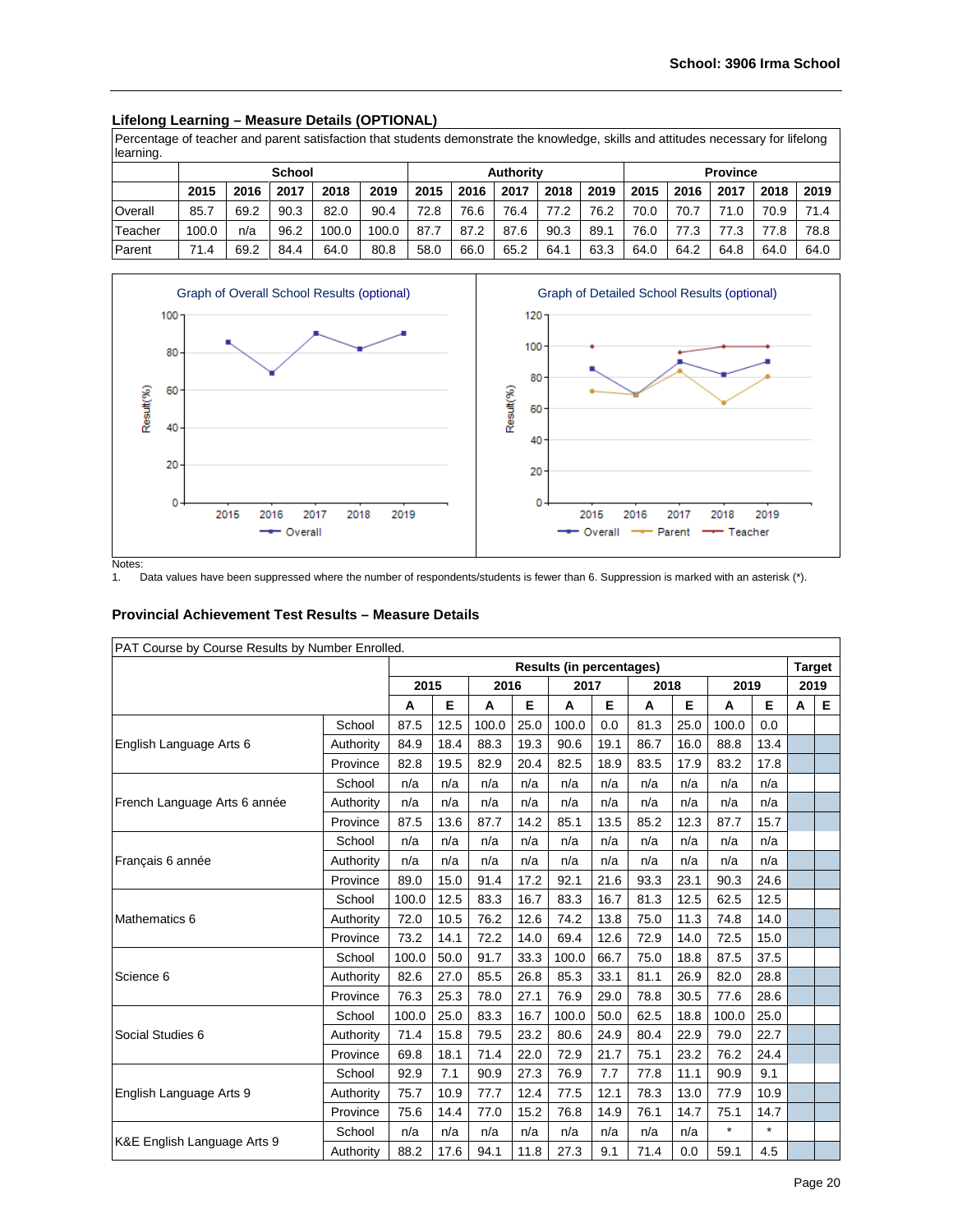|                                 | Province  | 63.0 | 4.5  | 59.8 | 6.2  | 58.8    | 5.9     | 55.7  | 5.9  | 57.4    | 5.4     |  |
|---------------------------------|-----------|------|------|------|------|---------|---------|-------|------|---------|---------|--|
|                                 | School    | n/a  | n/a  | n/a  | n/a  | n/a     | n/a     | n/a   | n/a  | n/a     | n/a     |  |
| French Language Arts 9 année    | Authority | n/a  | n/a  | n/a  | n/a  | n/a     | n/a     | n/a   | n/a  | n/a     | n/a     |  |
|                                 | Province  | 85.8 | 10.1 | 83.0 | 10.8 | 83.1    | 11.2    | 81.4  | 9.8  | 82.9    | 12.3    |  |
|                                 | School    | n/a  | n/a  | n/a  | n/a  | n/a     | n/a     | n/a   | n/a  | n/a     | n/a     |  |
| Français 9 année                | Authority | n/a  | n/a  | n/a  | n/a  | n/a     | n/a     | n/a   | n/a  | n/a     | n/a     |  |
|                                 | Province  | 88.5 | 20.2 | 86.4 | 26.8 | 88.9    | 26.1    | 82.7  | 22.3 | 88.6    | 26.0    |  |
|                                 | School    | 92.9 | 42.9 | 90.9 | 45.5 | 92.3    | 30.8    | 100.0 | 37.5 | 54.5    | 36.4    |  |
| Mathematics 9                   | Authority | 70.1 | 14.6 | 73.7 | 12.6 | 73.8    | 15.9    | 66.1  | 10.6 | 59.3    | 12.7    |  |
|                                 | Province  | 65.3 | 17.9 | 67.8 | 17.5 | 67.2    | 19.0    | 59.2  | 15.0 | 60.0    | 19.0    |  |
|                                 | School    | n/a  | n/a  | n/a  | n/a  | n/a     | n/a     | n/a   | n/a  | $\star$ | $\star$ |  |
| K&E Mathematics 9               | Authority | 68.4 | 15.8 | 90.9 | 22.7 | 82.4    | 29.4    | 33.3  | 0.0  | 65.5    | 10.3    |  |
|                                 | Province  | 60.9 | 14.4 | 61.2 | 13.0 | 57.5    | 13.3    | 57.4  | 13.6 | 59.6    | 13.2    |  |
|                                 | School    | 92.9 | 14.3 | 90.9 | 27.3 | 76.9    | 23.1    | 100.0 | 33.3 | 90.9    | 27.3    |  |
| Science 9                       | Authority | 83.0 | 23.6 | 80.1 | 20.6 | 80.1    | 16.9    | 82.6  | 23.2 | 80.4    | 23.0    |  |
|                                 | Province  | 74.1 | 22.8 | 74.2 | 22.4 | 74.0    | 21.4    | 75.7  | 24.4 | 75.2    | 26.4    |  |
|                                 | School    | n/a  | n/a  | n/a  | n/a  | n/a     | n/a     | n/a   | n/a  | $\star$ | $\star$ |  |
| K&E Science 9                   | Authority | 87.5 | 43.8 | 83.3 | 22.2 | 38.5    | 7.7     | 50.0  | 12.5 | 80.8    | 7.7     |  |
|                                 | Province  | 64.5 | 15.1 | 63.8 | 14.3 | 63.9    | 13.3    | 64.6  | 12.3 | 61.7    | 10.7    |  |
|                                 | School    | 85.7 | 21.4 | 90.9 | 45.5 | 69.2    | 23.1    | 88.9  | 44.4 | 72.7    | 18.2    |  |
| Social Studies 9                | Authority | 66.2 | 19.5 | 64.1 | 17.6 | 70.3    | 18.0    | 66.4  | 21.7 | 68.8    | 14.5    |  |
|                                 | Province  | 65.1 | 19.8 | 64.7 | 18.0 | 67.0    | 20.2    | 66.7  | 21.5 | 68.7    | 20.6    |  |
|                                 | School    | n/a  | n/a  | n/a  | n/a  | n/a     | n/a     | n/a   | n/a  | $\star$ | $\star$ |  |
| <b>K&amp;E Social Studies 9</b> | Authority | 61.1 | 27.8 | 87.5 | 6.3  | $\star$ | $\star$ | 50.0  | 16.7 | 66.7    | 19.0    |  |
|                                 | Province  | 57.3 | 11.2 | 58.0 | 11.6 | 56.3    | 12.7    | 55.2  | 14.2 | 55.9    | 15.0    |  |
|                                 |           |      |      |      |      |         |         |       |      |         |         |  |

Notes:<br>1. [ 1. Data values have been suppressed where the number of respondents/students is fewer than 6. Suppression is marked with an asterisk (\*).<br>2. "A" = Acceptable; "E" = Excellence — the percentages achieving the acceptable sta

2. "A" = Acceptable; "E" = Excellence — the percentages achieving the acceptable standard include the percentages achieving the standard of excellence.

3. Participation in Provincial Achievement Tests was impacted by the fires in May to June 2016 and May to June 2019. Caution should be used when interpreting trends over time for the province and those school authorities affected by these events.

4. Part A, which requires students to complete number-operation questions without using calculators, was added to Mathematics 6 in 2016/17 and Mathematics 9 in 2017/18, respectively.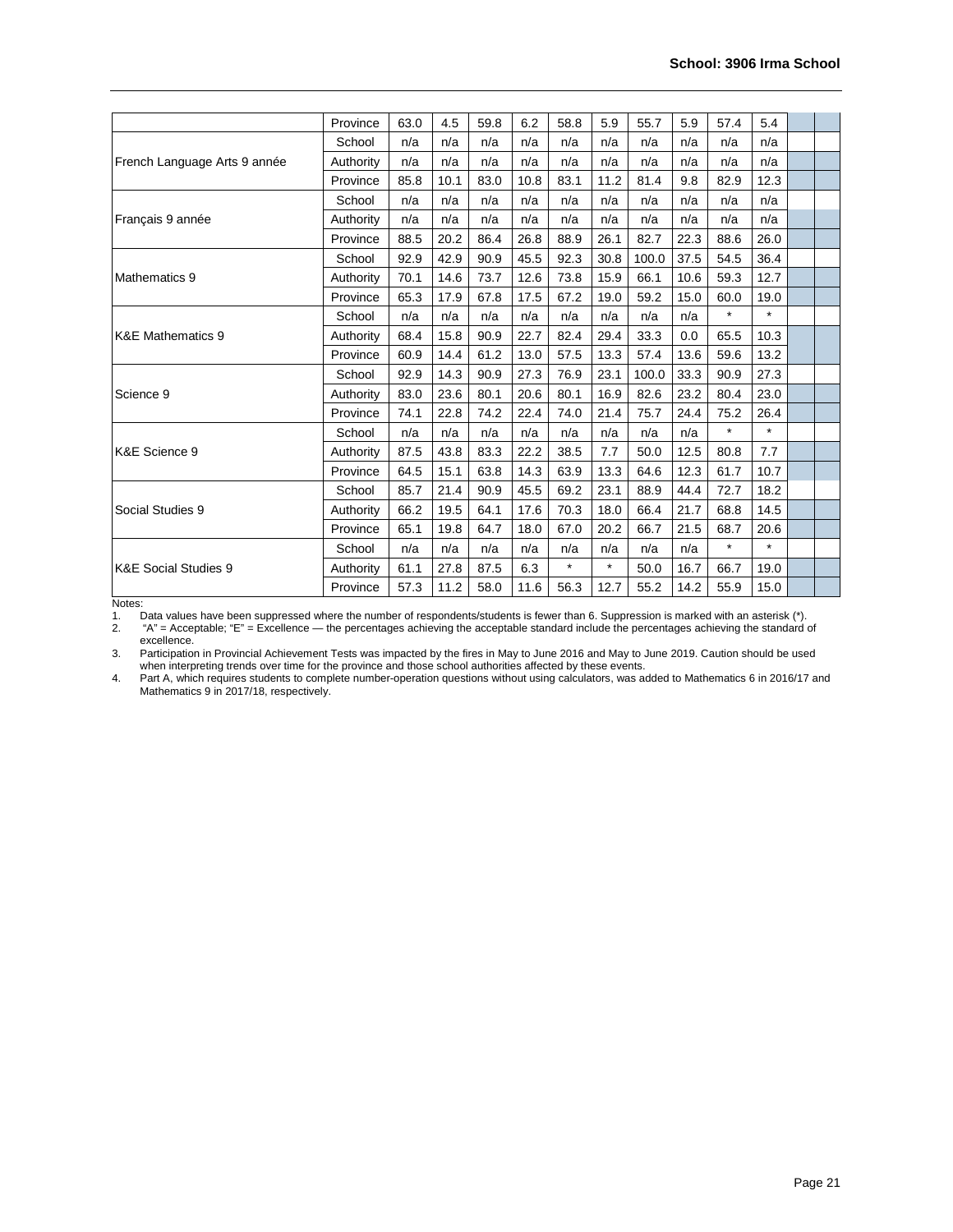

Notes:<br>1. [<br>2. F 1. Data values have been suppressed where the number of respondents/students is fewer than 6. Suppression is marked with an asterisk (\*). 2. Participation in Provincial Achievement Tests was impacted by the fires in May to June 2016 and May to June 2019. Caution should be used when interpreting trends over time for the province and those school authorities affected by these events.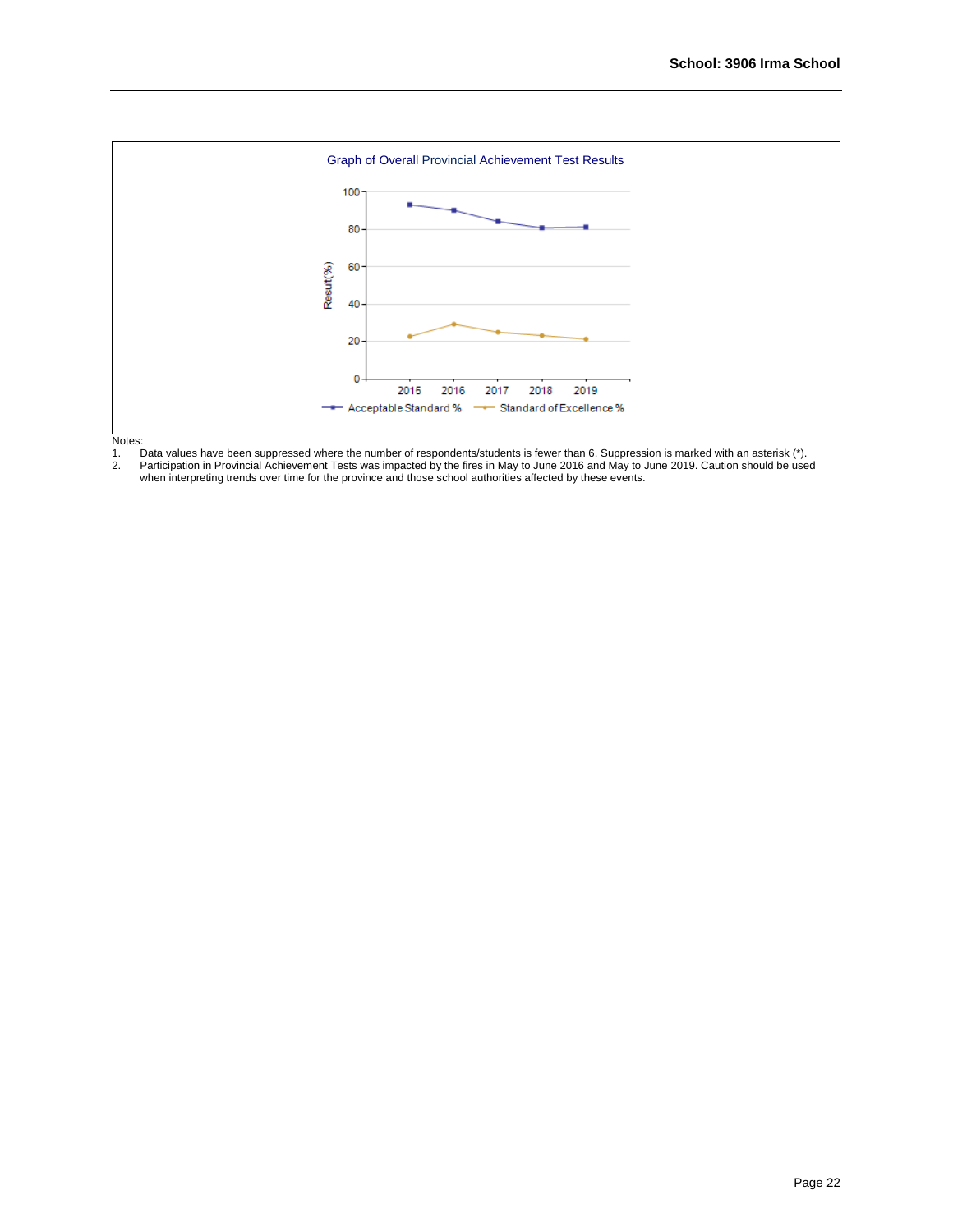

Notes:

1. Data values have been suppressed where the number of respondents/students is fewer than 6. Suppression is marked with an asterisk (\*). 2. Participation in Provincial Achievement Tests was impacted by the fires in May to June 2016 and May to June 2019. Caution should be used

when interpreting trends over time for the province and those school authorities affected by these events.

3. Part A, which requires students to complete number-operation questions without using calculators, was added to Mathematics 6 in 2016/17 and Mathematics 9 in 2017/18, respectively.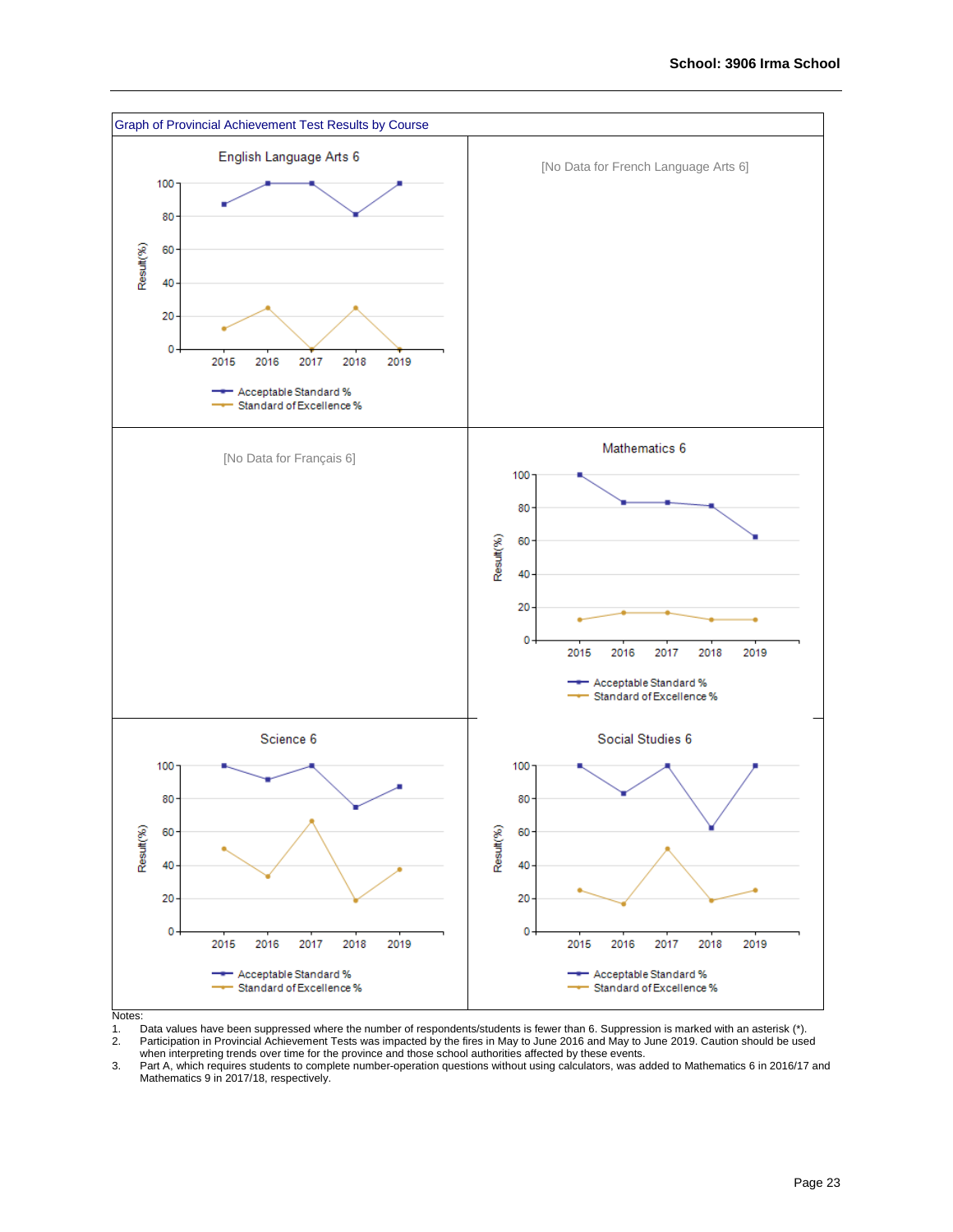

Notes:

1. Data values have been suppressed where the number of respondents/students is fewer than 6. Suppression is marked with an asterisk (\*). 2. Participation in Provincial Achievement Tests was impacted by the fires in May to June 2016 and May to June 2019. Caution should be used

when interpreting trends over time for the province and those school authorities affected by these events.

3. Part A, which requires students to complete number-operation questions without using calculators, was added to Mathematics 6 in 2016/17 and Mathematics 9 in 2017/18, respectively.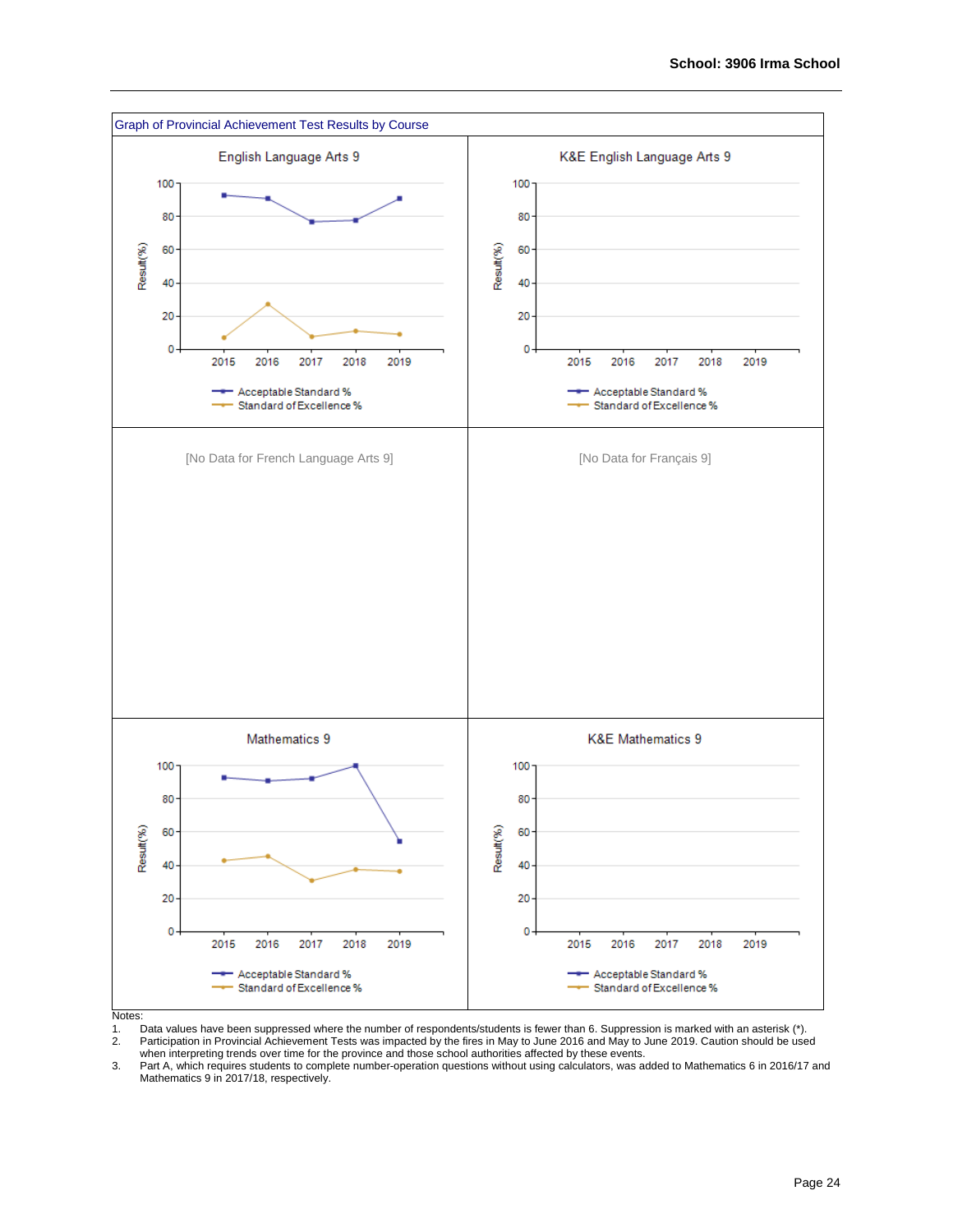

Notes:<br>1. [<br>2. F 1. Data values have been suppressed where the number of respondents/students is fewer than 6. Suppression is marked with an asterisk (\*). 2. Participation in Provincial Achievement Tests was impacted by the fires in May to June 2016 and May to June 2019. Caution should be used

when interpreting trends over time for the province and those school authorities affected by these events.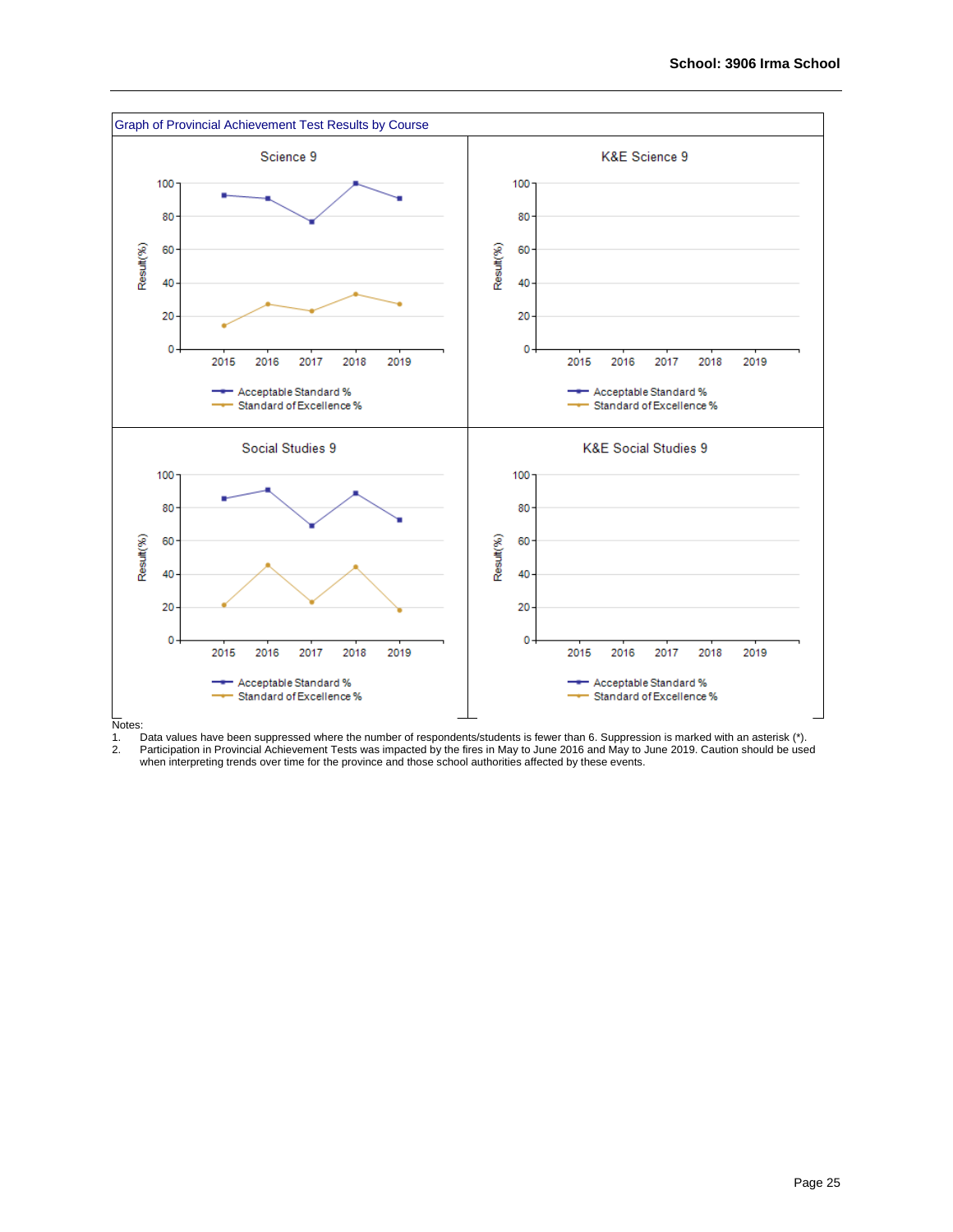|                                 |                            | Irma School         |                                  |                  |              |          |     |                        |             |      | Alberta                |      |
|---------------------------------|----------------------------|---------------------|----------------------------------|------------------|--------------|----------|-----|------------------------|-------------|------|------------------------|------|
|                                 |                            | Achievement         | Improvement                      | Overall          |              | 2019     |     | Prev 3 Year<br>Average | 2019        |      | Prev 3 Year<br>Average |      |
| Course                          | Measure                    |                     |                                  |                  | N            | %        | N   | %                      | N           | %    | N                      | %    |
|                                 | <b>Acceptable Standard</b> | <b>Very High</b>    | <b>Maintained</b>                | <b>Excellent</b> | 8            | 100.0    | 11  | 93.8                   | 54,820      | 83.2 | 49,573                 | 82.9 |
| English Language Arts 6         | Standard of<br>Excellence  | <b>Very Low</b>     | <b>Declined</b>                  | Concern          | 8            | 0.0      | 11  | 16.7                   | 54,820      | 17.8 | 49,573                 | 19.1 |
| French Language Arts 6          | <b>Acceptable Standard</b> | n/a                 | n/a                              | n/a              | n/a          | n/a      | n/a | n/a                    | 3,559       | 87.7 | 3,122                  | 86.0 |
| année                           | Standard of<br>Excellence  | n/a                 | n/a                              | n/a              | n/a          | n/a      | n/a | n/a                    | 3,559       | 15.7 | 3,122                  | 13.3 |
|                                 | Acceptable Standard        | n/a                 | n/a                              | n/a              | n/a          | n/a      | n/a | n/a                    | 663         | 90.3 | 574                    | 92.2 |
| Français 6 année                | Standard of<br>Excellence  | n/a                 | n/a                              | n/a              | n/a          | n/a      | n/a | n/a                    | 663         | 24.6 | 574                    | 20.6 |
|                                 | Acceptable Standard        | <b>Very Low</b>     | <b>Maintained</b>                | Concern          | 8            | 62.5     | 11  | 82.6                   | 54,778      | 72.5 | 49,502                 | 71.5 |
| Mathematics 6                   | Standard of<br>Excellence  | <b>Intermediate</b> | <b>Maintained</b>                | Acceptable       | 8            | 12.5     | 11  | 15.3                   | 54,778      | 15.0 | 49,502                 | 13.5 |
|                                 | Acceptable Standard        | High                | Maintained                       | Good             | 8            | 87.5     | 11  | 88.9                   | 54,879      | 77.6 | 49,520                 | 77.9 |
| Science 6                       | Standard of<br>Excellence  | <b>Very High</b>    | <b>Maintained</b>                | <b>Excellent</b> | 8            | 37.5     | 11  | 39.6                   | 54,879      | 28.6 | 49,520                 | 28.9 |
|                                 | Acceptable Standard        | <b>Very High</b>    | Improved                         | <b>Excellent</b> | 8            | 100.0    | 11  | 81.9                   | 54.802      | 76.2 | 49.511                 | 73.1 |
| Social Studies 6                | Standard of<br>Excellence  | High                | Maintained                       | Good             | 8            | 25.0     | 11  | 28.5                   | 54,802 24.4 |      | 49,511                 | 22.3 |
|                                 | Acceptable Standard        | <b>Very High</b>    | <b>Maintained</b>                | <b>Excellent</b> | 11           | 90.9     | 11  | 81.9                   | 47,465      | 75.1 | 45,363                 | 76.6 |
| English Language Arts 9         | Standard of<br>Excellence  | Low                 | <b>Maintained</b>                | <b>Issue</b>     | 11           | 9.1      | 11  | 15.4                   | 47,465      | 14.7 | 45.363                 | 14.9 |
|                                 | Acceptable Standard        | $\star$             | $\star$                          | $\star$          | 1            | $^\star$ | n/a | n/a                    | 1,569       | 57.4 | 1,551                  | 58.1 |
| K&E English Language Arts 9     | Standard of<br>Excellence  | ×                   | ۸                                |                  | 1            |          | n/a | n/a                    | 1,569       | 5.4  | 1,551                  | 6.0  |
| French Language Arts 9          | Acceptable Standard        | n/a                 | n/a                              | n/a              | n/a          | n/a      | n/a | n/a                    | 2,811       | 82.9 | 2,758                  | 82.5 |
| année                           | Standard of<br>Excellence  | n/a                 | n/a                              | n/a              | n/a          | n/a      | n/a | n/a                    | 2,811       | 12.3 | 2,758                  | 10.6 |
|                                 | Acceptable Standard        | n/a                 | n/a                              | n/a              | n/a          | n/a      | n/a | n/a                    | 396         | 88.6 | 380                    | 86.0 |
| Français 9 année                | Standard of<br>Excellence  | n/a                 | n/a                              | n/a              | n/a          | n/a      | n/a | n/a                    | 396         | 26.0 | 380                    | 25.1 |
| Mathematics 9                   | Acceptable Standard        | Low                 | <b>Declined</b><br>Significantly | Concern          | 11           | 54.5     | 11  | 94.4                   | 46,764      | 60.0 | 44,959                 | 64.7 |
|                                 | Standard of<br>Excellence  | <b>Very High</b>    | <b>Maintained</b>                | <b>Excellent</b> | 11           | 36.4     | 11  | 37.9                   | 46,764      | 19.0 | 44,959                 | 17.1 |
|                                 | Acceptable Standard        | $^\star$            | $^\star$                         | $^\star$         | 1            | $\star$  | n/a | n/a                    | 2,190       | 59.6 | 2,007                  | 58.7 |
| <b>K&amp;E Mathematics 9</b>    | Standard of<br>Excellence  | $\star$             | $\star$                          | ۸                | 1            | $\star$  | n/a | n/a                    | 2,190       | 13.2 | 2.007                  | 13.3 |
|                                 | Acceptable Standard        | <b>Very High</b>    | <b>Maintained</b>                | <b>Excellent</b> | 11           | 90.9     | 11  | 89.3                   | 47,489      | 75.2 | 45,363                 | 74.6 |
| Science 9                       | Standard of<br>Excellence  | <b>Very High</b>    | Maintained                       | <b>Excellent</b> | 11           | 27.3     | 11  | 27.9                   | 47,489      | 26.4 | 45,363                 | 22.7 |
|                                 | Acceptable Standard        | $\star$             | $\star$                          | ż                | 1            | $^\star$ | n/a | n/a                    | 1,536       | 61.7 | 1,520                  | 64.1 |
| K&E Science 9                   | Standard of<br>Excellence  |                     |                                  |                  | 1            |          | n/a | n/a                    | 1,536       | 10.7 | 1,520                  | 13.3 |
|                                 | Acceptable Standard        | <b>Intermediate</b> | <b>Maintained</b>                | Acceptable       | 11           | 72.7     | 11  | 83.0                   | 47,496      | 68.7 | 45,366                 | 66.1 |
| Social Studies 9                | Standard of<br>Excellence  | <b>Intermediate</b> | <b>Declined</b>                  | <b>Issue</b>     | 11           | 18.2     | 11  | 37.7                   | 47,496      | 20.6 | 45,366                 | 19.9 |
|                                 | Acceptable Standard        | $^\star$            | $^\star$                         | $^\star$         | $\mathbf{1}$ | $^\star$ | n/a | n/a                    | 1,466       | 55.9 | 1,501                  | 56.5 |
| <b>K&amp;E Social Studies 9</b> | Standard of<br>Excellence  | $\star$             | $\star$                          | ۸                | $\mathbf{1}$ |          | n/a | n/a                    | 1,466       | 15.0 | 1,501                  | 12.8 |

#### PAT Results Course By Course Summary By Enrolled With Measure Evaluation

Notes:

1. Data values have been suppressed where the number of respondents/students is fewer than 6. Suppression is marked with an asterisk (\*).<br>2. Achievement Evaluation is not calculated for courses that do not have sufficient

2. Achievement Evaluation is not calculated for courses that do not have sufficient data available, either due to too few jurisdictions offering the course or because of changes in tests.

3. Participation in Provincial Achievement Tests was impacted by the fires in May to June 2016 and May to June 2019. Caution should be used when interpreting trends over time for the province and those school authorities affected by these events.

4. Part A, which requires students to complete number-operation questions without using calculators, was added to Mathematics 6 in 2016/17 and Mathematics 9 in 2017/18, respectively.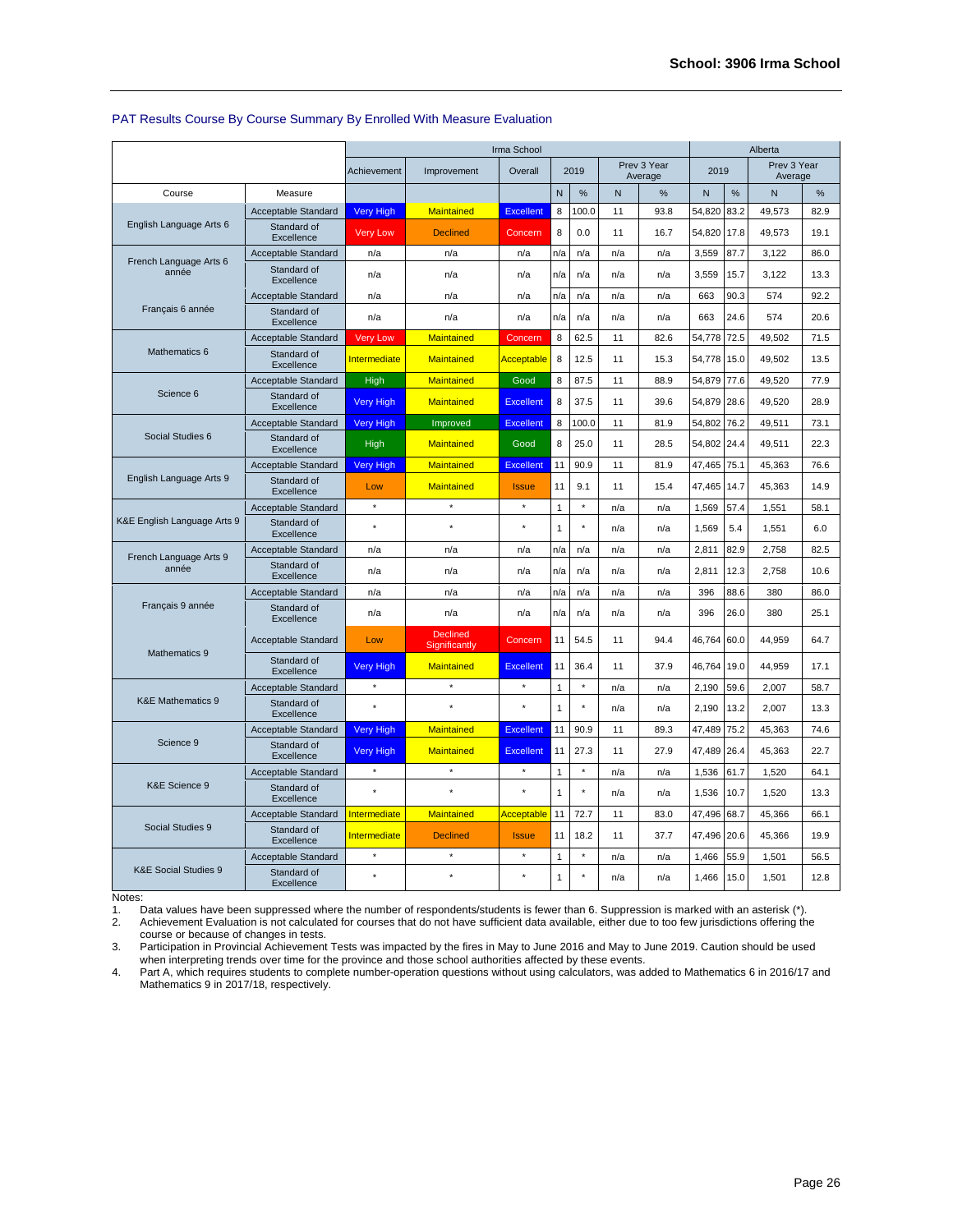#### **Measure Evaluation Reference - Achievement Evaluation**

Achievement evaluation is based upon a comparison of Current Year data to a set of standards that remain consistent over time. The Standards are calculated by taking the 3-year average of baseline data for each measure across all school jurisdictions and calculating the 5th, 25th, 75th, and 95th percentiles. Once calculated, these standards remain in place from year to year to allow for consistent planning and evaluation.

| The table below shows the range of values defining the 5 achievement evaluation levels for each measure. |  |  |
|----------------------------------------------------------------------------------------------------------|--|--|
|                                                                                                          |  |  |

| Course                          | <b>Measure</b>                | <b>Very Low</b> | Low             | <b>Intermediate</b> | <b>High</b>                | <b>Very High</b> |
|---------------------------------|-------------------------------|-----------------|-----------------|---------------------|----------------------------|------------------|
|                                 | Acceptable Standard           | $0.00 - 67.95$  | 67.95 - 78.40   | 78.40 - 86.09       | 86.09 - 91.37              | $91.37 - 100.00$ |
| English Language Arts 6         | <b>Standard of Excellence</b> | $0.00 - 6.83$   | $6.83 - 11.65$  | $11.65 - 17.36$     | $17.36 - 22.46$            | $22.46 - 100.00$ |
|                                 | Acceptable Standard           | $0.00 - 41.69$  | 41.69 - 73.54   | 73.54 - 92.32       | $92.32 - 97.93$            | $97.93 - 100.00$ |
| French Language Arts 6 année    | Standard of Excellence        | $0.00 - 2.72$   | $2.72 - 8.13$   | $8.13 - 15.29$      | 15.29 - 23.86              | $23.86 - 100.00$ |
| Mathematics 6                   | Acceptable Standard           | $0.00 - 63.91$  | 63.91 - 70.73   | $70.73 - 79.61$     | 79.61 - 88.67              | 88.67 - 100.00   |
|                                 | Standard of Excellence        | $0.00 - 8.53$   | $8.53 - 11.31$  | $11.31 - 18.13$     | 18.13 - 25.17              | 25.17 - 100.00   |
|                                 | Acceptable Standard           | $0.00 - 60.36$  | $60.36 - 78.51$ | 78.51 - 86.46       | 86.46 - 90.64              | $90.64 - 100.00$ |
| Science 6                       | <b>Standard of Excellence</b> | $0.00 - 11.74$  | 11.74 - 17.42   | 17.42 - 25.34       | 25.34 - 34.31              | $34.31 - 100.00$ |
|                                 | Acceptable Standard           | $0.00 - 58.97$  | $58.97 - 68.15$ | $68.15 - 76.62$     | 76.62 - 83.55              | 83.55 - 100.00   |
| Social Studies 6                | <b>Standard of Excellence</b> | $0.00 - 7.30$   | $7.30 - 12.45$  | $12.45 - 19.08$     | 19.08 - 30.09              | $30.09 - 100.00$ |
|                                 | Acceptable Standard           | $0.00 - 63.55$  | $63.55 - 75.66$ | 75.66 - 83.70       | 83.70 - 90.27              | $90.27 - 100.00$ |
| English Language Arts 9         | <b>Standard of Excellence</b> | $0.00 - 5.96$   | $5.96 - 9.43$   | $9.43 - 14.72$      | 14.72 - 20.46              | $20.46 - 100.00$ |
|                                 | Acceptable Standard           | $0.00 - 29.97$  | 29.97 - 53.86   | $53.86 - 76.19$     | 76.19 - 91.85              | $91.85 - 100.00$ |
| K&E English Language Arts 9     | <b>Standard of Excellence</b> | $0.00 - 0.00$   | $0.00 - 0.30$   | $0.30 - 10.00$      | $10.00 - 20.31$            | $20.31 - 100.00$ |
|                                 | Acceptable Standard           | $0.00 - 67.59$  | $67.59 - 81.33$ | $81.33 - 92.06$     | $92.06 - 97.26$            | $97.26 - 100.00$ |
| French Language Arts 9 année    | <b>Standard of Excellence</b> | $0.00 - 1.67$   | $1.67 - 6.81$   | $6.81 - 17.11$      | 17.11 - 28.68              | $28.68 - 100.00$ |
|                                 | Acceptable Standard           | $0.00 - 52.42$  | $52.42 - 60.73$ | $60.73 - 73.88$     | 73.88 - 78.00              | 78.00 - 100.00   |
| Mathematics 9                   | <b>Standard of Excellence</b> | $0.00 - 8.18$   | $8.18 - 12.49$  | $12.49 - 18.10$     | 18.10 - 24.07              | 24.07 - 100.00   |
|                                 | Acceptable Standard           | $0.00 - 28.14$  | $28.14 - 53.85$ | $53.85 - 75.83$     | 75.83 - 94.44              | $94.44 - 100.00$ |
| <b>K&amp;E Mathematics 9</b>    | Standard of Excellence        | $0.00 - 0.00$   | $0.00 - 6.07$   | $6.07 - 20.43$      | $20.43 - 31.67$            | $31.67 - 100.00$ |
|                                 | Acceptable Standard           | $0.00 - 50.57$  | $50.57 - 60.14$ | $60.14 - 72.50$     | 72.50 - 76.89              | 76.89 - 100.00   |
| Science 9                       | <b>Standard of Excellence</b> | $0.00 - 3.39$   | $3.39 - 6.71$   | $6.71 - 11.81$      | $11.81 - 15.85$            | $15.85 - 100.00$ |
|                                 | Acceptable Standard           | $0.00 - 38.75$  | $38.75 - 59.30$ | $59.30 - 78.33$     | 78.33 - 87.58              | 87.58 - 100.00   |
| K&E Science 9                   | Standard of Excellence        | $0.00 - 0.00$   | $0.00 - 7.47$   | $7.47 - 21.41$      | $21.41 - 40.82$            | 40.82 - 100.00   |
|                                 | Acceptable Standard           | $0.00 - 56.26$  | $56.26 - 62.27$ | $62.27 - 74.04$     | 74.04 - 79.85              | 79.85 - 100.00   |
| Social Studies 9                | Standard of Excellence        | $0.00 - 10.03$  | $10.03 - 12.78$ | $12.78 - 19.76$     | 19.76 - 24.03              | $24.03 - 100.00$ |
|                                 | Acceptable Standard           | $0.00 - 38.79$  | 38.79 - 53.82   | $53.82 - 72.42$     | 72.42 - 84.88              | 84.88 - 100.00   |
| <b>K&amp;E Social Studies 9</b> | <b>Standard of Excellence</b> | $0.00 - 0.00$   | $0.00 - 5.71$   | $5.71 - 17.19$      | $\overline{17.19} - 36.26$ | $36.26 - 100.00$ |

Notes:

1. The range of values at each evaluation level is interpreted as greater than or equal to the lower value, and less than the higher value. For the Very High evaluation level, values range from greater than or equal to the lower value to 100%.

2. Achievement Evaluation is not calculated for courses that do not have sufficient data available, either due to too few jurisdictions offering the course or because of changes in tests.

#### **Improvement Table**

For each jurisdiction, improvement evaluation consists of comparing the Current Year result for each measure with the previous three-year average. A chi-square statistical test is used to determine the significance of the improvement. This test takes into account the size of the jurisdiction in the calculation to make improvement evaluation fair across jurisdictions of different sizes.

The table below shows the definition of the 5 improvement evaluation levels based upon the chi-square result.

| <b>Evaluation Category</b>    | <b>Chi-Square Range</b>                             |
|-------------------------------|-----------------------------------------------------|
| <b>Declined Significantly</b> | 13.84 + (current < previous 3-year average)         |
| <b>Declined</b>               | 1.00 - 3.83 (current $\lt$ previous 3-year average) |
| Maintained                    | less than 1.00                                      |
| Improved                      | 1.00 - 3.83 (current > previous 3-year average)     |
| <b>Improved Significantly</b> | $3.84 +$ (current > previous 3-year average)        |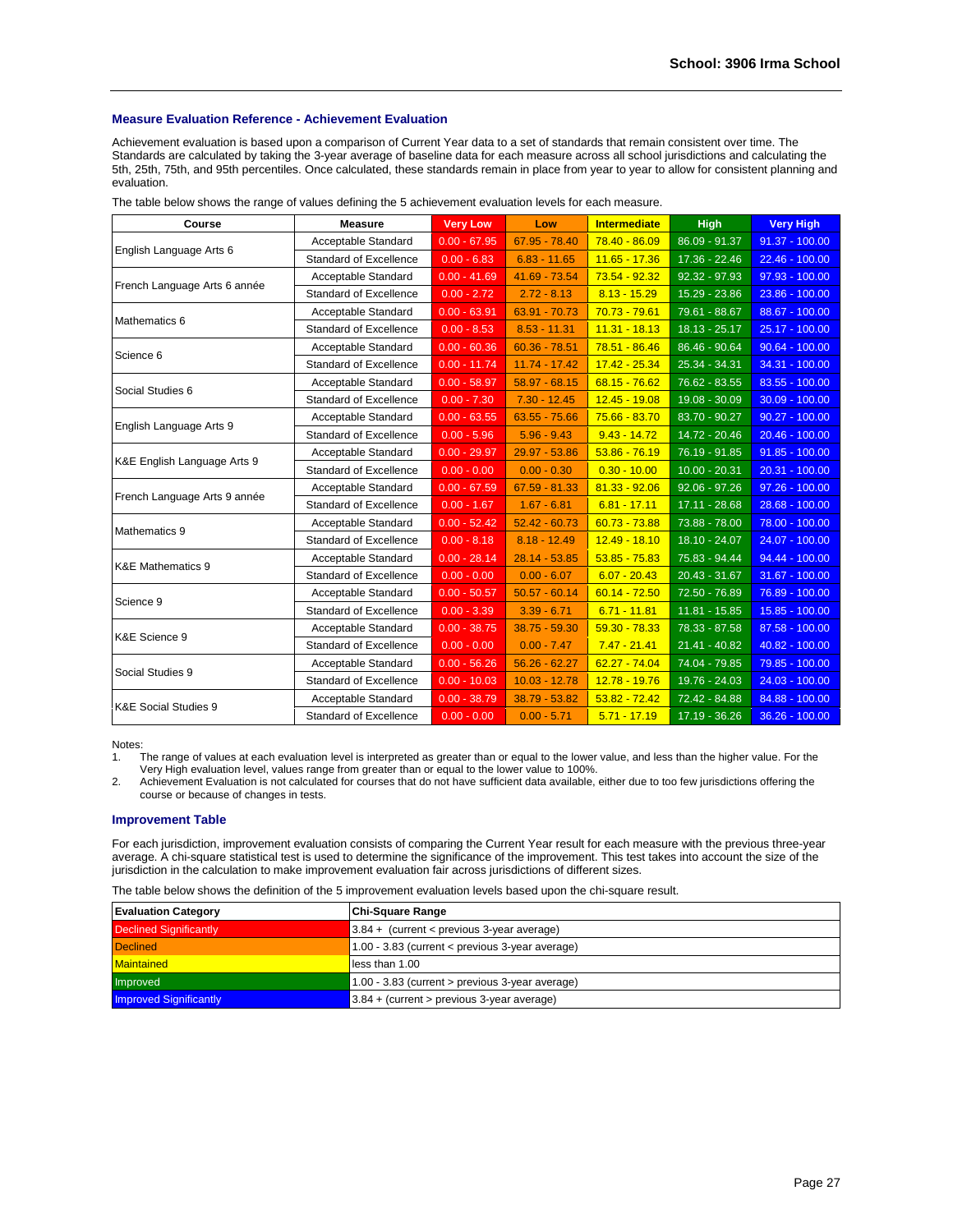#### **Overall Evaluation Table**

The overall evaluation combines the Achievement Evaluation and the Improvement Evaluation. The table below illustrates how the Achievement and Improvement evaluations are combined to get the overall evaluation.

|                        |                  |              | <b>Achievement</b> |              |                 |
|------------------------|------------------|--------------|--------------------|--------------|-----------------|
|                        | Very High        | High         | Intermediate       | Low          | <b>Very Low</b> |
| Improved Significantly | <b>Excellent</b> | Good         | Good               | Good         | Acceptable      |
| Improved               | <b>Excellent</b> | Good         | Good               | Acceptable   | <b>Issue</b>    |
| Maintained             | <b>Excellent</b> | Good         | Acceptable         | <b>Issue</b> | Concern         |
| Declined               | Good             | Acceptable   | <b>Issue</b>       | <b>Issue</b> | Concern         |
| Declined Significantly | Acceptable       | <b>Issue</b> | <b>Issue</b>       | Concern      | Concern         |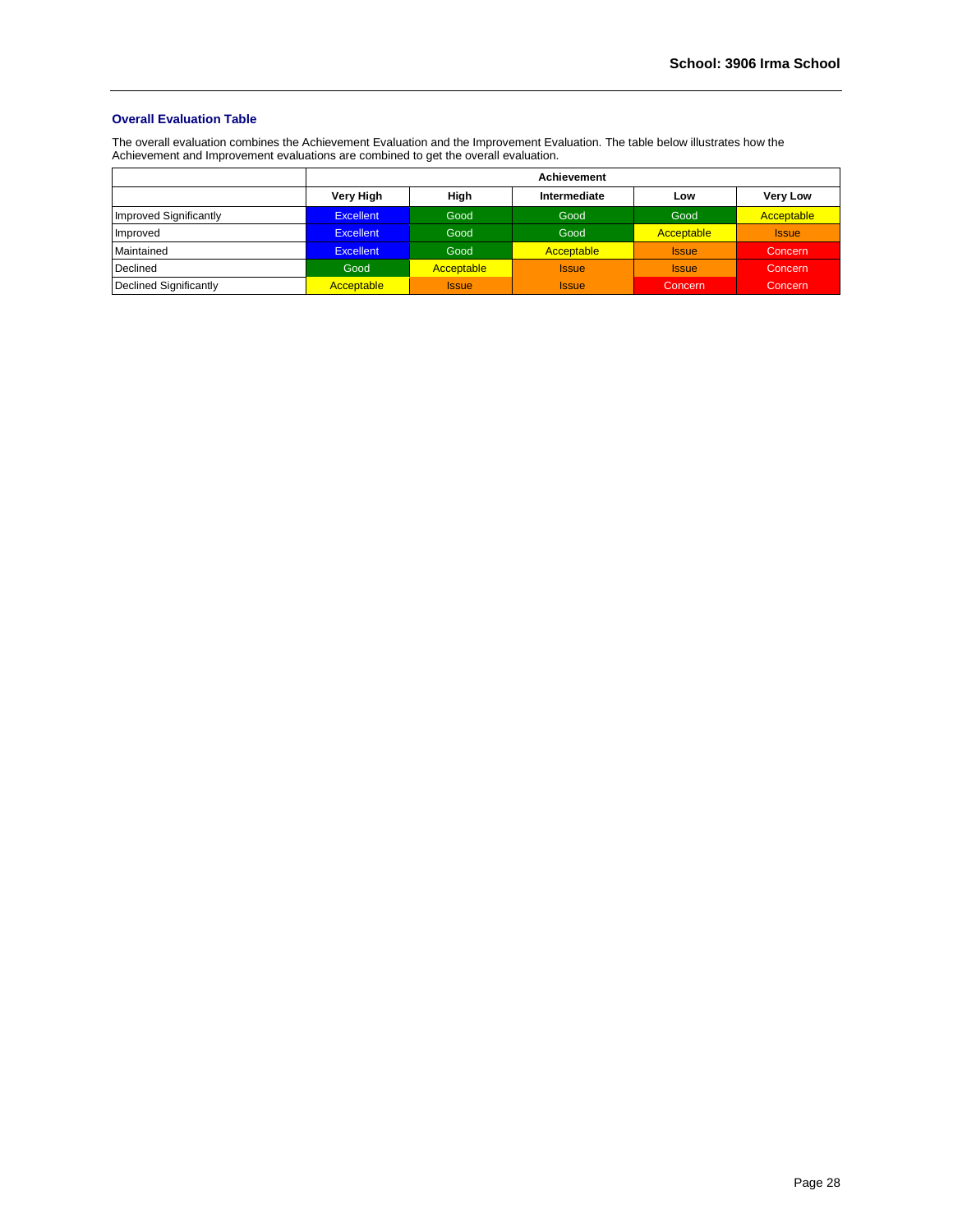| Percentage of teachers, parents and students satisfied with the opportunity for students to receive a broad program of studies<br>including fine arts, career, technology, and health and physical education. |      |                                                                                                              |               |      |      |      |      |                  |      |      |      |      |                 |      |      |
|---------------------------------------------------------------------------------------------------------------------------------------------------------------------------------------------------------------|------|--------------------------------------------------------------------------------------------------------------|---------------|------|------|------|------|------------------|------|------|------|------|-----------------|------|------|
|                                                                                                                                                                                                               |      |                                                                                                              | <b>School</b> |      |      |      |      | <b>Authority</b> |      |      |      |      | <b>Province</b> |      |      |
|                                                                                                                                                                                                               | 2015 | 2015<br>2017<br>2015<br>2018<br>2019<br>2018<br>2019<br>2016<br>2018<br>2019<br>2016<br>2017<br>2017<br>2016 |               |      |      |      |      |                  |      |      |      |      |                 |      |      |
| Overall                                                                                                                                                                                                       | 75.1 | 77.4                                                                                                         | 75.2          | 77.8 | 77.5 | 70.8 | 74.9 | 73.7             | 71.1 | 71.5 | 81.3 | 81.9 | 81.9            | 81.8 | 82.2 |
| Teacher                                                                                                                                                                                                       | 82.7 | n/a                                                                                                          | 85.4          | 91.3 | 86.8 | 81.9 | 84.7 | 83.0             | 79.9 | 80.3 | 87.2 | 88.1 | 88.0            | 88.4 | 89.1 |
| Parent                                                                                                                                                                                                        | 79.0 | 86.2                                                                                                         | 77.9          | 76.2 | 85.1 | 68.0 | 74.5 | 73.1             | 70.1 | 71.9 | 79.9 | 80.1 | 80.1            | 79.9 | 80.1 |
| Student                                                                                                                                                                                                       | 63.6 | 68.6                                                                                                         | 62.2          | 66.0 | 60.6 | 62.5 | 65.4 | 65.0             | 63.4 | 62.3 | 76.9 | 77.5 | 77.7            | 77.2 | 77.4 |

### **Program of Studies – Measure Details**



Notes:

1. Data values have been suppressed where the number of respondents/students is fewer than 6. Suppression is marked with an asterisk (\*).<br>2. Student participation in the survey was impacted between 2014 and 2017 due to the 2. Student participation in the survey was impacted between 2014 and 2017 due to the number of students responding through the OurSCHOOL/TTFM (Tell Them From Me) survey tool.

#### **Parental Involvement – Measure Details**

| Percentage of teachers and parents satisfied with parental involvement in decisions about their child's education. |                                                                                                              |      |               |       |      |      |      |                  |      |      |      |      |                 |      |      |
|--------------------------------------------------------------------------------------------------------------------|--------------------------------------------------------------------------------------------------------------|------|---------------|-------|------|------|------|------------------|------|------|------|------|-----------------|------|------|
|                                                                                                                    |                                                                                                              |      | <b>School</b> |       |      |      |      | <b>Authority</b> |      |      |      |      | <b>Province</b> |      |      |
|                                                                                                                    | 2018<br>2019<br>2018<br>2019<br>2018<br>2017<br>2015<br>2016<br>2017<br>2015<br>2015<br>2016<br>2016<br>2017 |      |               |       |      |      |      |                  |      | 2019 |      |      |                 |      |      |
| Overall                                                                                                            | 86.1                                                                                                         | 78.0 | 85.4          | 91.4  | 92.4 | 78.3 | 80.1 | 78.9             | 78.7 | 79.4 | 80.7 | 80.9 | 81.2            | 81.2 | 81.3 |
| Teacher                                                                                                            | 96.9                                                                                                         | n/a  | 87.7          | 100.0 | 95.6 | 88.5 | 91.5 | 89.1             | 86.6 | 87.6 | 88.1 | 88.4 | 88.5            | 88.9 | 89.0 |
| Parent                                                                                                             | 75.2                                                                                                         | 78.0 | 83.1          | 82.8  | 89.3 | 68.2 | 68.7 | 68.6             | 70.8 | 71.2 | 73.4 | 73.5 | 73.9            | 73.4 | 73.6 |



Data values have been suppressed where the number of respondents/students is fewer than 6. Suppression is marked with an asterisk (\*).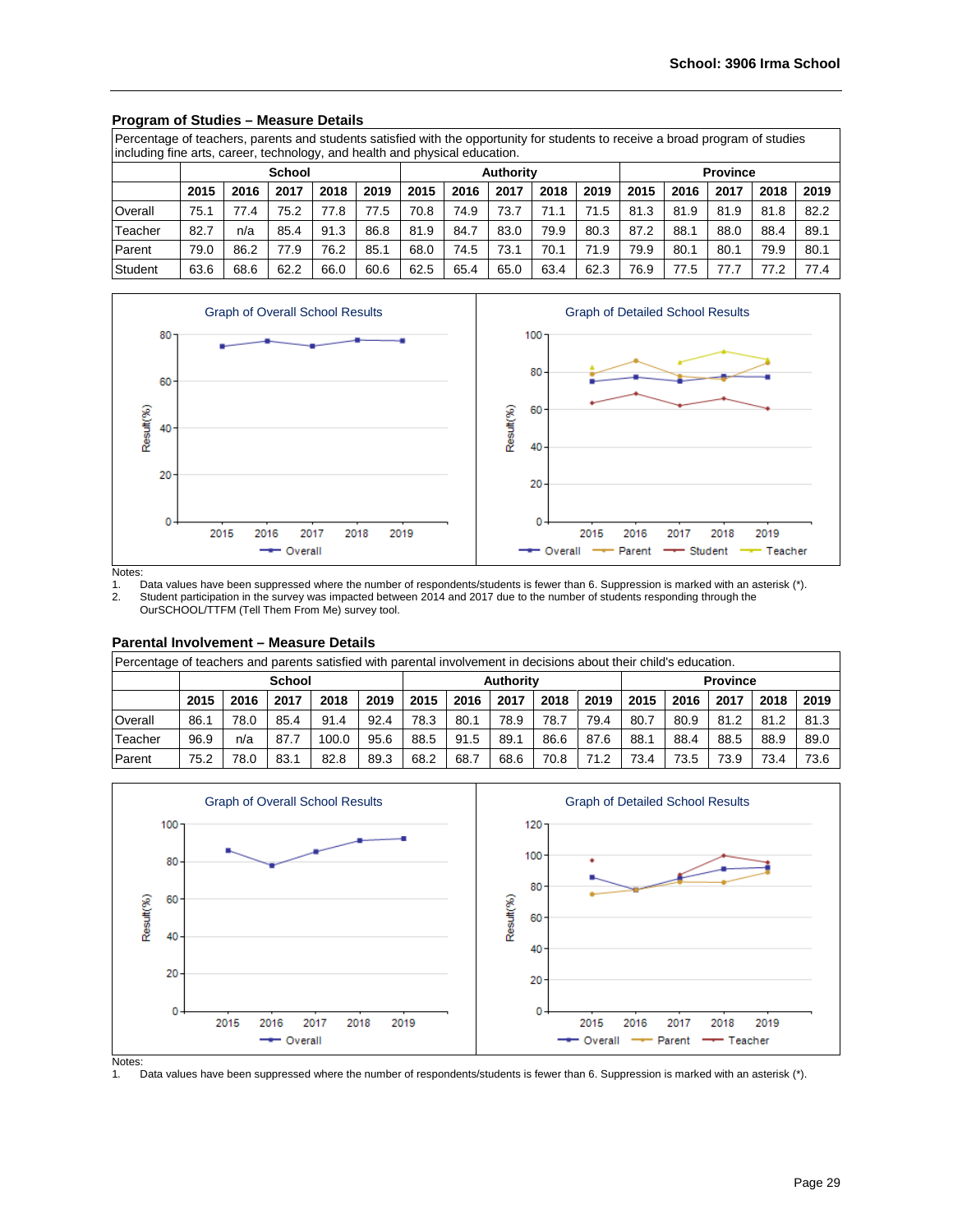| Percentage of teachers, parents and students satisfied with the overall quality of basic education. |      |      |               |       |      |      |      |                  |      |      |                 |      |      |      |      |  |
|-----------------------------------------------------------------------------------------------------|------|------|---------------|-------|------|------|------|------------------|------|------|-----------------|------|------|------|------|--|
|                                                                                                     |      |      | <b>School</b> |       |      |      |      | <b>Authority</b> |      |      | <b>Province</b> |      |      |      |      |  |
|                                                                                                     | 2015 | 2016 | 2017          | 2018  | 2019 | 2015 | 2016 | 2017             | 2018 | 2019 | 2015            | 2016 | 2017 | 2018 | 2019 |  |
| Overall                                                                                             | 92.3 | 84.8 | 92.9          | 92.8  | 92.8 | 85.9 | 89.8 | 89.6             | 89.6 | 90.8 | 89.5            | 90.1 | 90.1 | 90.0 | 90.2 |  |
| Teacher                                                                                             | 98.7 | n/a  | 98.7          | 100.0 | 98.1 | 97.4 | 98.1 | 97.2             | 96.6 | 96.9 | 95.9            | 96.0 | 95.9 | 95.8 | 96.1 |  |
| Parent                                                                                              | 90.8 | 85.6 | 93.1          | 92.9  | 92.1 | 77.0 | 84.6 | 84.6             | 85.8 | 86.9 | 85.4            | 86.7 | 86.4 | 86.0 | 86.4 |  |
| Student                                                                                             | 87.2 | 84.0 | 86.8          | 85.5  | 88.0 | 83.4 | 86.8 | 86.9             | 86.4 | 88.4 | 87.4            | 88.0 | 88.1 | 88.2 | 88.1 |  |

# **Education Quality – Measure Details**



Notes:

1. Data values have been suppressed where the number of respondents/students is fewer than 6. Suppression is marked with an asterisk (\*).<br>2. Student participation in the survey was impacted between 2014 and 2017 due to the 2. Student participation in the survey was impacted between 2014 and 2017 due to the number of students responding through the OurSCHOOL/TTFM (Tell Them From Me) survey tool.

#### **Safe and Caring – Measure Details**

Percentage of teacher, parent and student agreement that: students are safe at school, are learning the importance of caring for others, are learning respect for others and are treated fairly in school.

|         | <b>School</b> |      |       |       |       |      |      | <b>Authority</b> |      |      | <b>Province</b> |      |      |      |      |
|---------|---------------|------|-------|-------|-------|------|------|------------------|------|------|-----------------|------|------|------|------|
|         | 2015          | 2016 | 2017  | 2018  | 2019  | 2015 | 2016 | 2017             | 2018 | 2019 | 2015            | 2016 | 2017 | 2018 | 2019 |
| Overall | 92.7          | 83.6 | 95.3  | 91.8  | 90.7  | 86.5 | 89.8 | 89.3             | 88.2 | 89.0 | 89.2            | 89.5 | 89.5 | 89.0 | 89.0 |
| Teacher | 98.5          | n/a  | 100.0 | 100.0 | 100.0 | 96.3 | 98.2 | 96.7             | 96.1 | 97.2 | 95.4            | 95.4 | 95.3 | 95.0 | 95.1 |
| Parent  | 93.6          | 86.2 | 98.8  | 92.2  | 87.8  | 84.0 | 88.7 | 88.0             | 87.6 | 87.8 | 89.3            | 89.8 | 89.9 | 89.4 | 89.7 |
| Student | 86.           | 81.0 | 87.2  | 83.1  | 84.3  | 79.1 | 82.4 | 83.3             | 80.9 | 81.8 | 83.0            | 83.4 | 83.3 | 82.5 | 82.3 |



Notes:<br>1. 1. Data values have been suppressed where the number of respondents/students is fewer than 6. Suppression is marked with an asterisk (\*).<br>2. Student participation in the survey was impacted between 2014 and 2017 due to the 2. Student participation in the survey was impacted between 2014 and 2017 due to the number of students responding through the

OurSCHOOL/TTFM (Tell Them From Me) survey tool.